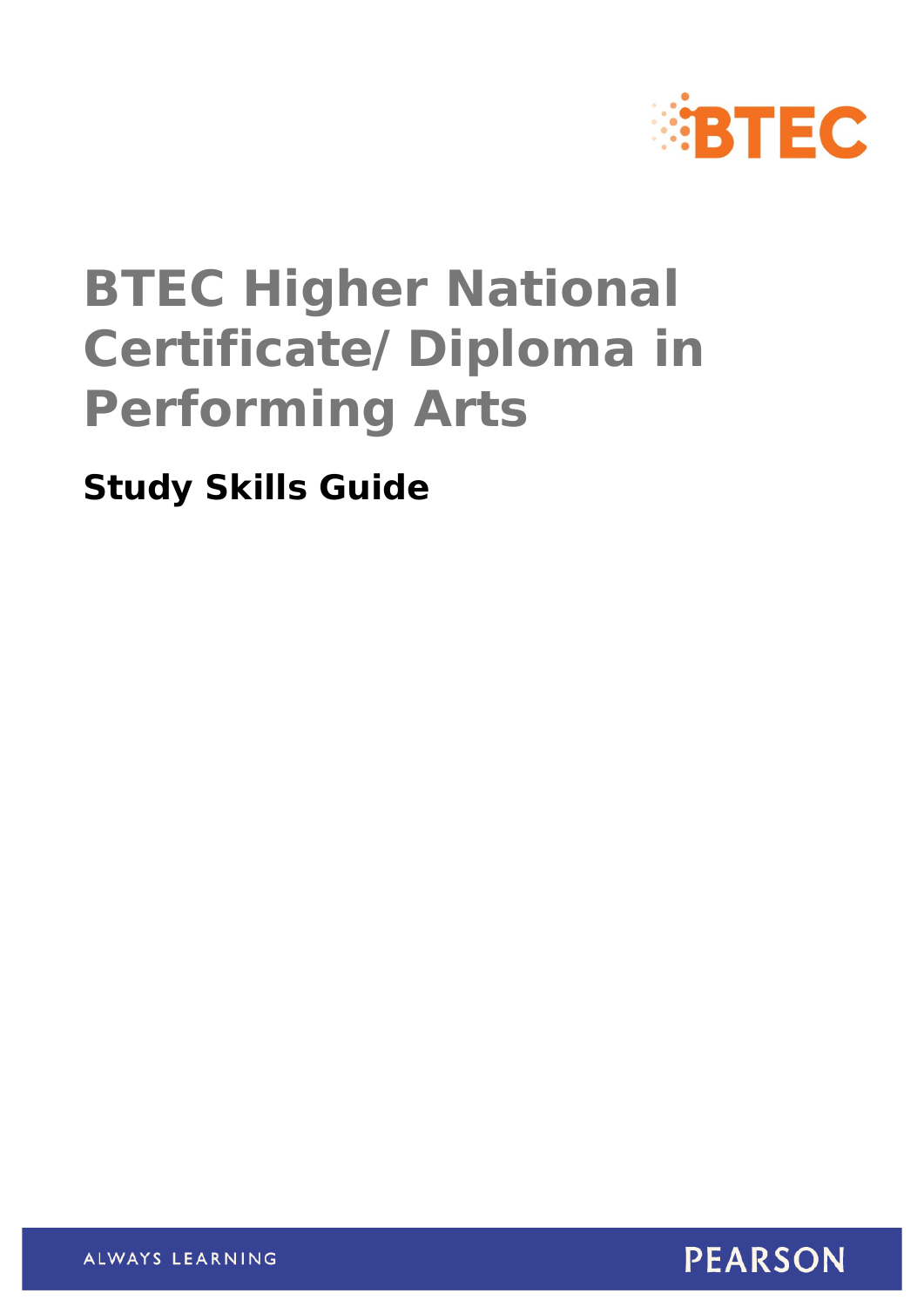Pearson Education Limited is one of the UK's largest awarding organisations, offering academic and vocational qualifications and testing to schools, colleges, employers and other places of learning, both in the UK and internationally. Qualifications offered include GCSE, AS and A Level, NVQ and our BTEC suite of vocational qualifications, ranging from Entry Level to BTEC Higher National Diplomas. Pearson Education Limited administers BTEC qualifications.

Through initiatives such as onscreen marking and administration, Pearson is leading the way in using technology to modernise educational assessment, and to support teachers and learners.

*References to third-party material made in this specification are made in good faith. We do not endorse, approve or accept responsibility for the content of materials, which may be subject to change, or any opinions expressed therein. (Material may include textbooks, journals, magazines and other publications and websites.)* 

Publications Code 978-1-447954-57-6 All the material in this publication is copyright © Pearson Education Limited 2013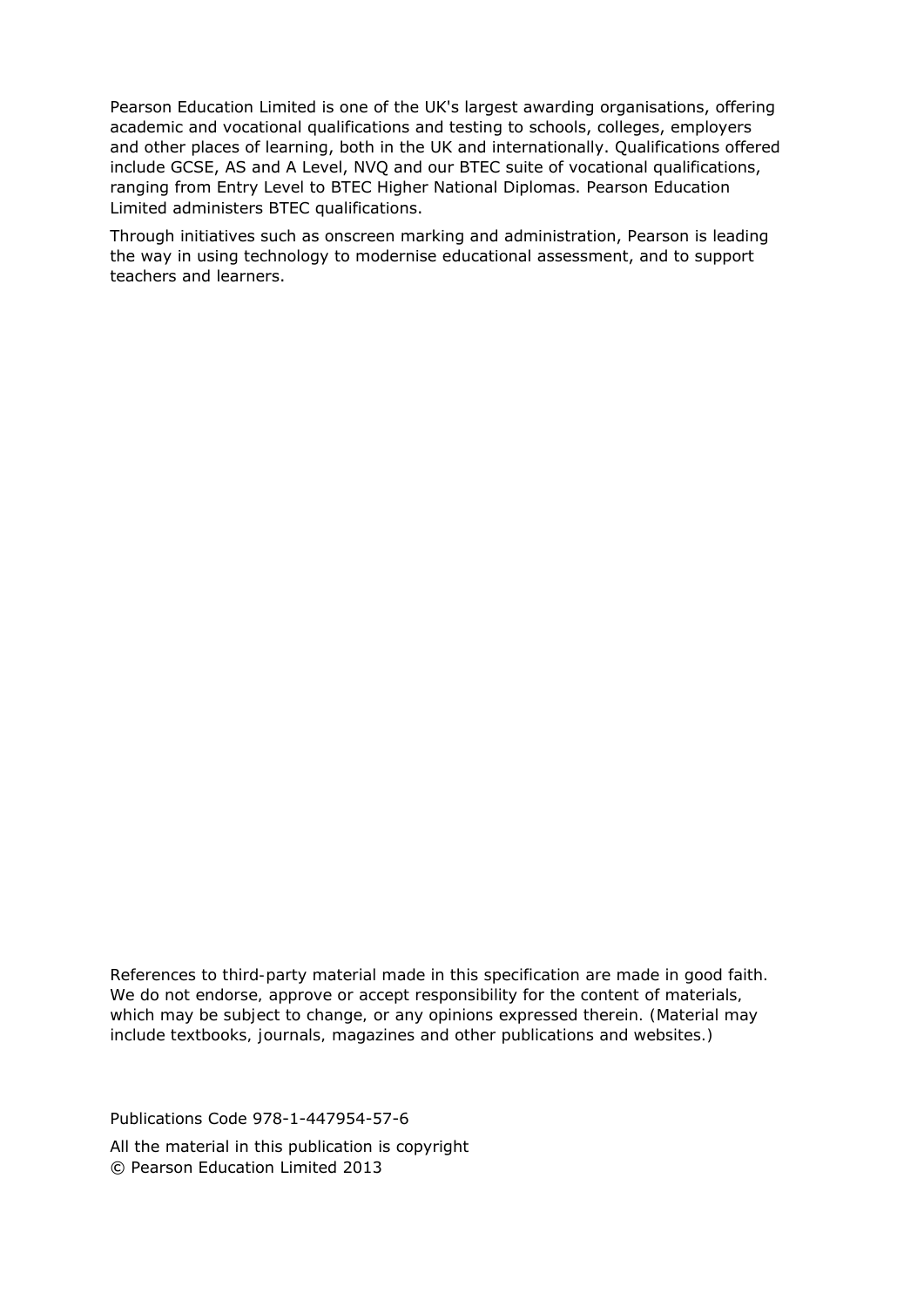## **Welcome to your BTEC Higher National Study Skills Guide**

The BTEC Higher National Certificate or Diploma in Performing Arts is a wellrespected qualification and the equivalent to starting university-level study. It can stand you in good stead to go on to complete a degree at university or go straight into employment.

In order to get the best out of studying at this level you will need commitment, discipline and initiative. This guide has been written to help prepare you for the demands of Level 4/5 study. It includes essential study techniques such as:

- time management
- prioritisation
- advanced research techniques
- assessing the validity of a source.

The BTEC Higher National is assessed through a range of different methods, which will be set by your centre. This may combine report writing, practical demonstrations, presentations and producing finished products. BTECs are hands-on vocational qualifications, and so you should expect your assessments to mirror the kind of work you would be completing in the Performing Arts sector.

Your tutor will set assignments for the qualification, which will be marked within your centre. Each assignment will include a set of assessment criteria that you must achieve in order to pass the assignment. In addition, there are opportunities to stretch yourself and achieve higher grades:

- You can be awarded a Merit for a unit if you achieve all Pass criteria and all Merit criteria for the unit.
- You can be awarded a Distinction for a unit if you achieve all Pass, all Merit and all Distinction criteria for the unit.

The third section of this guide focuses on getting the most out of your assessments, from structuring an argument to understanding what's required by the higher-level grading criteria.

This guide also includes essential information about plagiarism. Your centre will have guidelines set out for how they deal with scholarly malpractice, which can result in work not being accepted. This section will help you cite references and others' ideas clearly, reducing the risk of your assignments being rejected.

We hope that you find this Study Skills Guide useful in preparing you for your BTEC Higher National, and wish you good luck with your studies.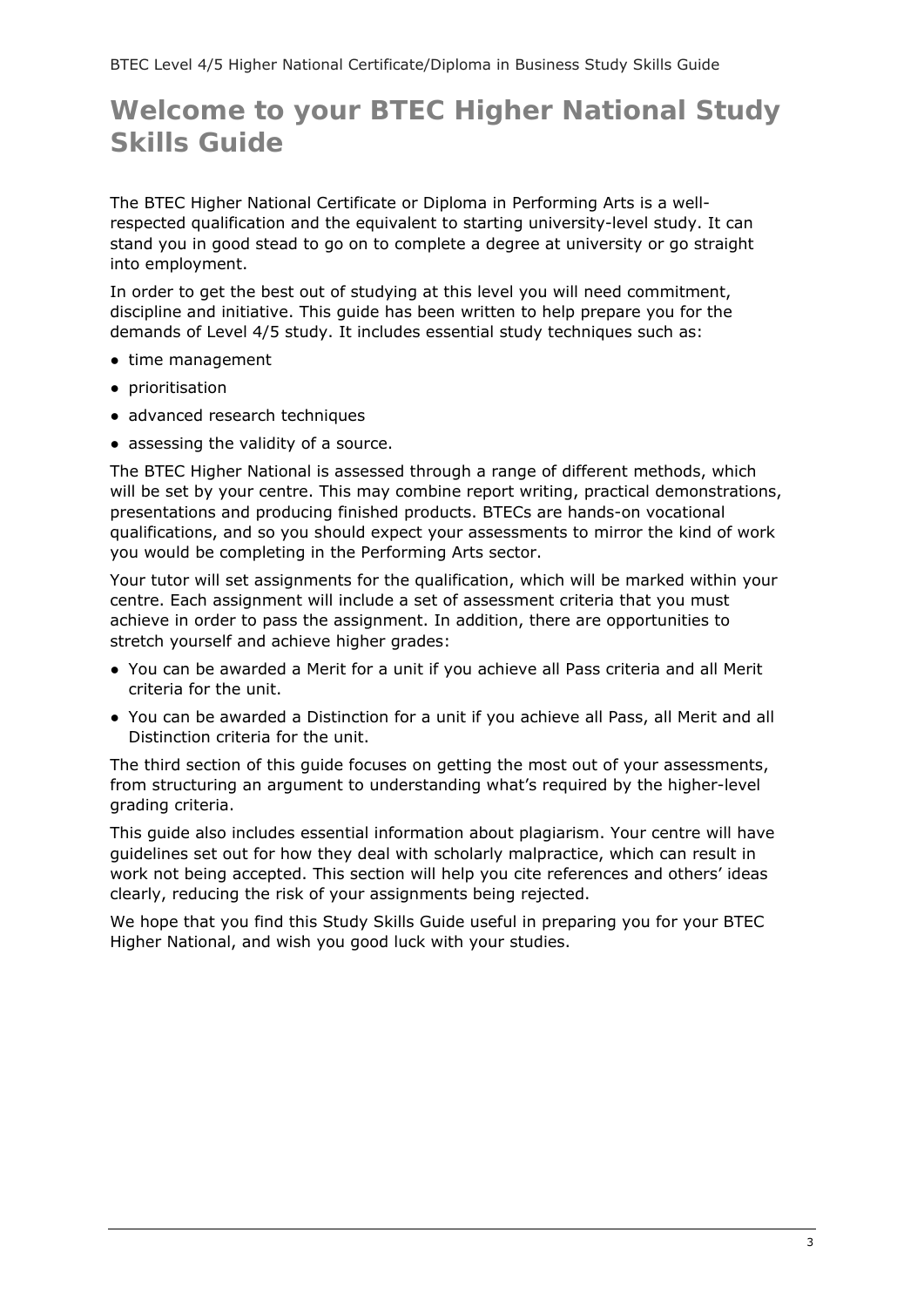## **Contents**

| 1 Time management        | 5. |
|--------------------------|----|
| 2 Research               | 11 |
| 3 Completing assignments | 25 |
| 4 Reading list           | 38 |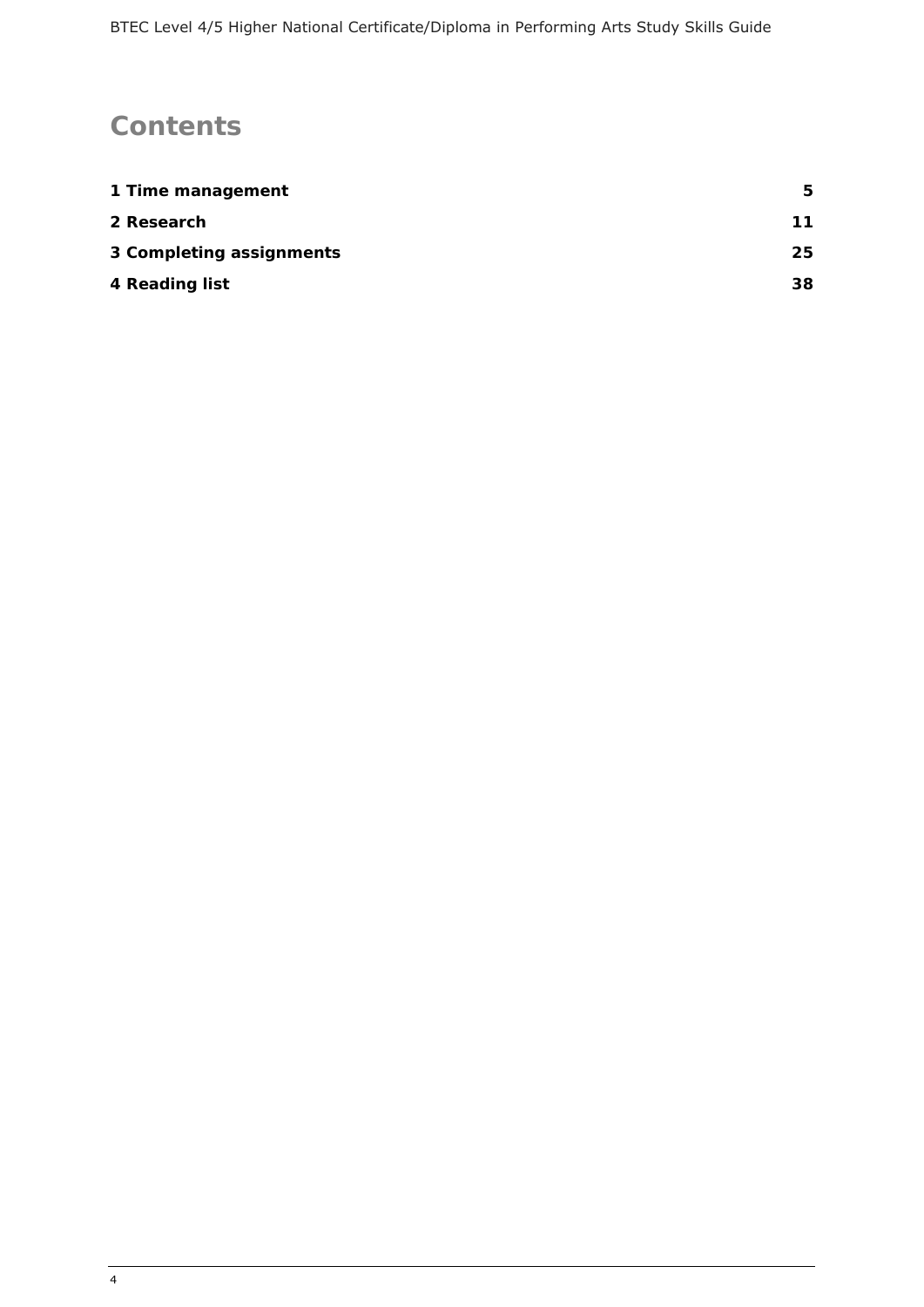BTEC Level 4/5 Higher National Certificate/Diploma in Performing Arts Study Skills Guide

## **Time management**

**1**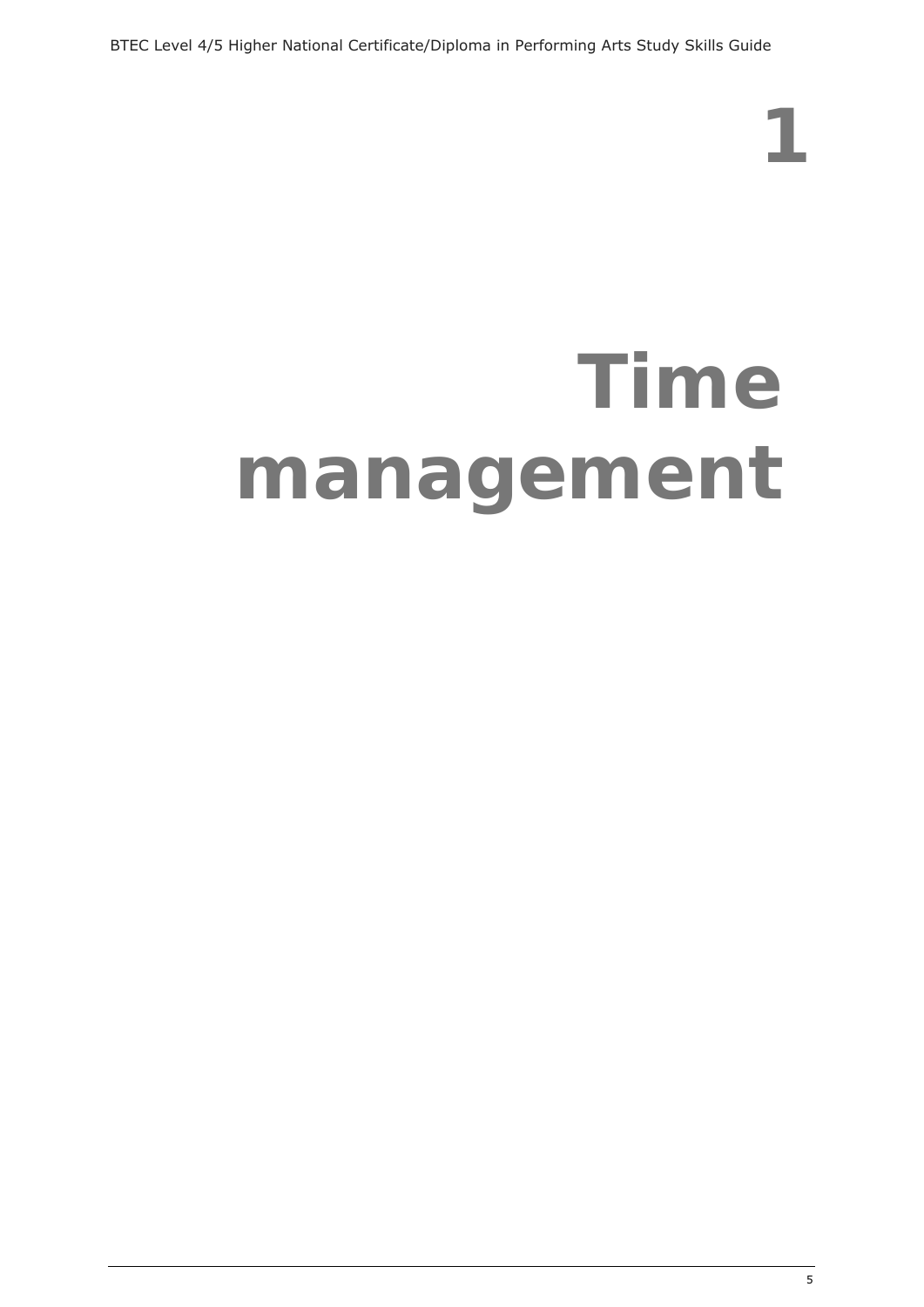Working as a higher-level learner presents many challenges, particularly if you are returning to formal education after a break. Time management is particularly important for organising your time effectively. Making the best use of your study time will help you not only to avoid stress, but also to complete your assignments to a higher standard and get more out of your BTEC Higher National studies.

This section will provide you with a number of simple techniques that can help you to manage your time.

#### **Scheduling techniques**

A diary is a simple but powerful tool for organising your time. If you do not manage your time effectively you will find yourself rushing your work, reducing its quality.

By planning out your day systematically, you will be better able to see how much time is available for different activities. By having a realistic picture of how much you can achieve, you will be better able to organise your time so that you do not overload yourself with work from day to day.

When you are given an assignment or a reading list by your tutor, you can break the work up into smaller tasks over a number of days, as shown in the example below.

|      | Monday                     | <b>Tuesday</b>  | Wednesday        |
|------|----------------------------|-----------------|------------------|
| 0900 | Lectures                   | Work            | Lectures         |
| 1000 |                            |                 |                  |
| 1100 |                            |                 |                  |
| 1200 |                            |                 |                  |
| 1300 |                            |                 |                  |
| 1400 |                            |                 | Start writing up |
| 1500 | Research for<br>assignment |                 | assignment       |
| 1600 |                            |                 |                  |
| 1700 |                            |                 |                  |
| 1800 |                            |                 |                  |
| 1900 |                            | Review research |                  |
| 2000 |                            | for assignment  |                  |
| 2100 |                            |                 |                  |

There are a number of different online calendar systems that you could use, many of which are available free of charge, such as Google Calendar™. You can synchronise these calendars with your PC and your smartphone so that you can access them from anywhere. You can even invite people such as friends, relatives or other learners to events on your calendar so that they know where you are and what you are doing – for example, a group presentation or an exam.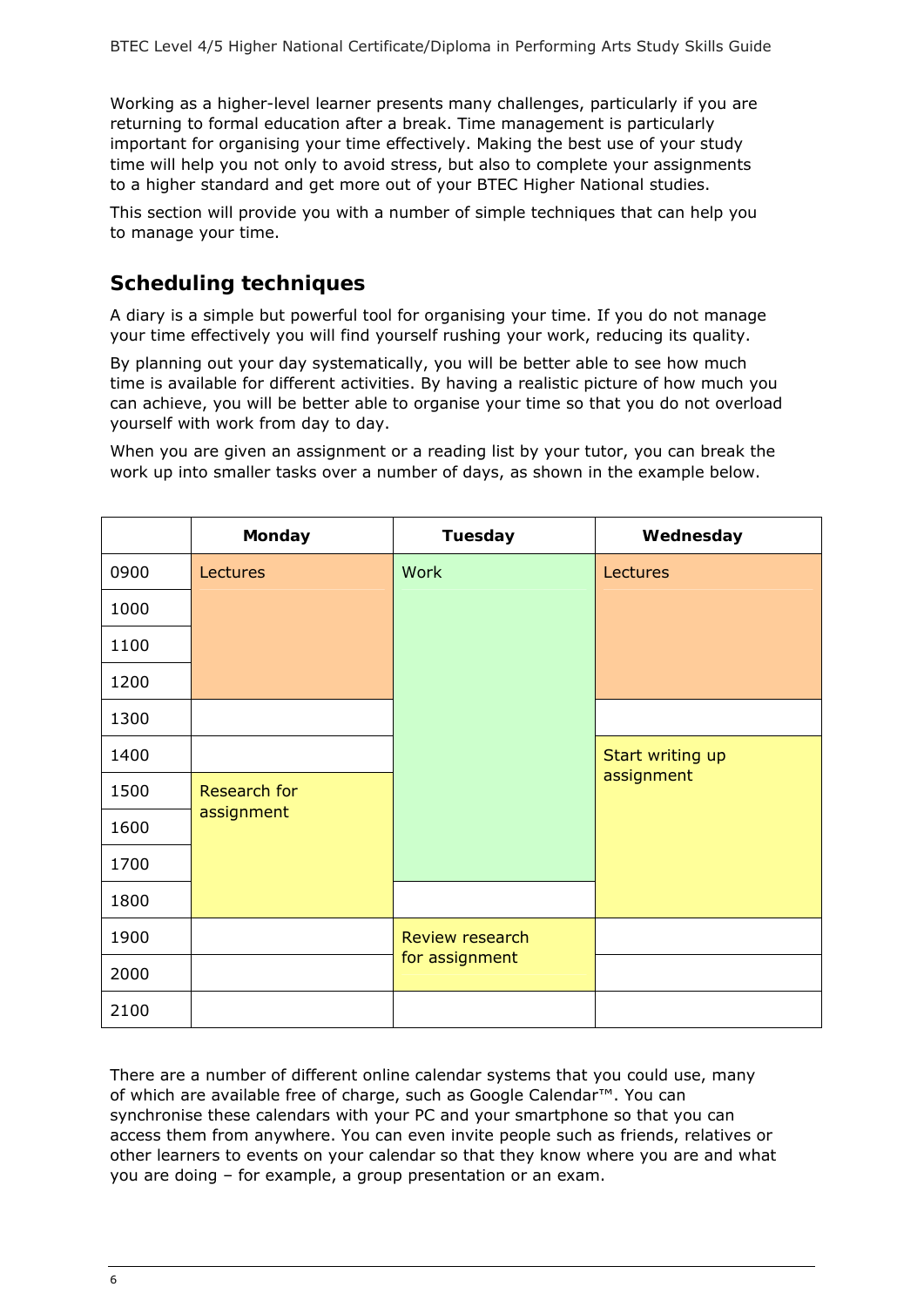#### **The urgent/important matrix**

You will face a number of pressures during your BTEC Higher National. You will need to be able to balance your lectures, independent study, your private life and any employment commitments you may have. It helps to be systematic in prioritising tasks. By organising the different things you do each day into one of four categories as shown below, you can decide where to begin when you tackle your workload.

|              | Low importance      | High importance     |
|--------------|---------------------|---------------------|
| Low urgency  | <b>Distractions</b> | Important goals     |
| High urgency | Interruptions       | Critical activities |

- **Critical activities** These are things that you are unlikely to be able to predict but that will require your time and attention. They might include taking care of a sick child or covering for a sick colleague at work. You will need to deal with these things as they occur and afterwards reflect on how to reorganise your important goals if these tasks take you away from them.
- **Important goals** These are things that you are aware of in advance, such as assignment deadlines or preparation for meetings with your tutor. You must make sure that you plan to complete these activities in plenty of time before they are due, to avoid them turning into critical activities.
- **Interruptions** Things like other learners asking for your opinion about their work or managers asking for a little help with a task might seem a good use of your time, but you need to learn to say 'no' if you have important goals that you need to achieve.
- **Distractions** Phone calls from friends or invitations for a drink after work might be tempting, but if you have not accomplished your important goals, you should avoid these kinds of distractions.

### **To-do lists**

Once you have prioritised your workload, it is useful to organise your work into to-do lists. This is useful for a number of reasons:

- It helps to give you an accurate idea of how much work you have to do.
- Listing all of the different things you need to do can help you to understand the scale of your commitments.
- It gives you a sense of control over your workload.
- By dividing up your assignments into smaller components and staggering them over time, you will be able to feel more in control.
- It gives you a sense of achievement.
- Every task that you tick off from a to-do list will give you a sense of achievement. You can see your burden shrink before your eyes. This helps you to build you sense of motivation and push yourself forward to complete your work.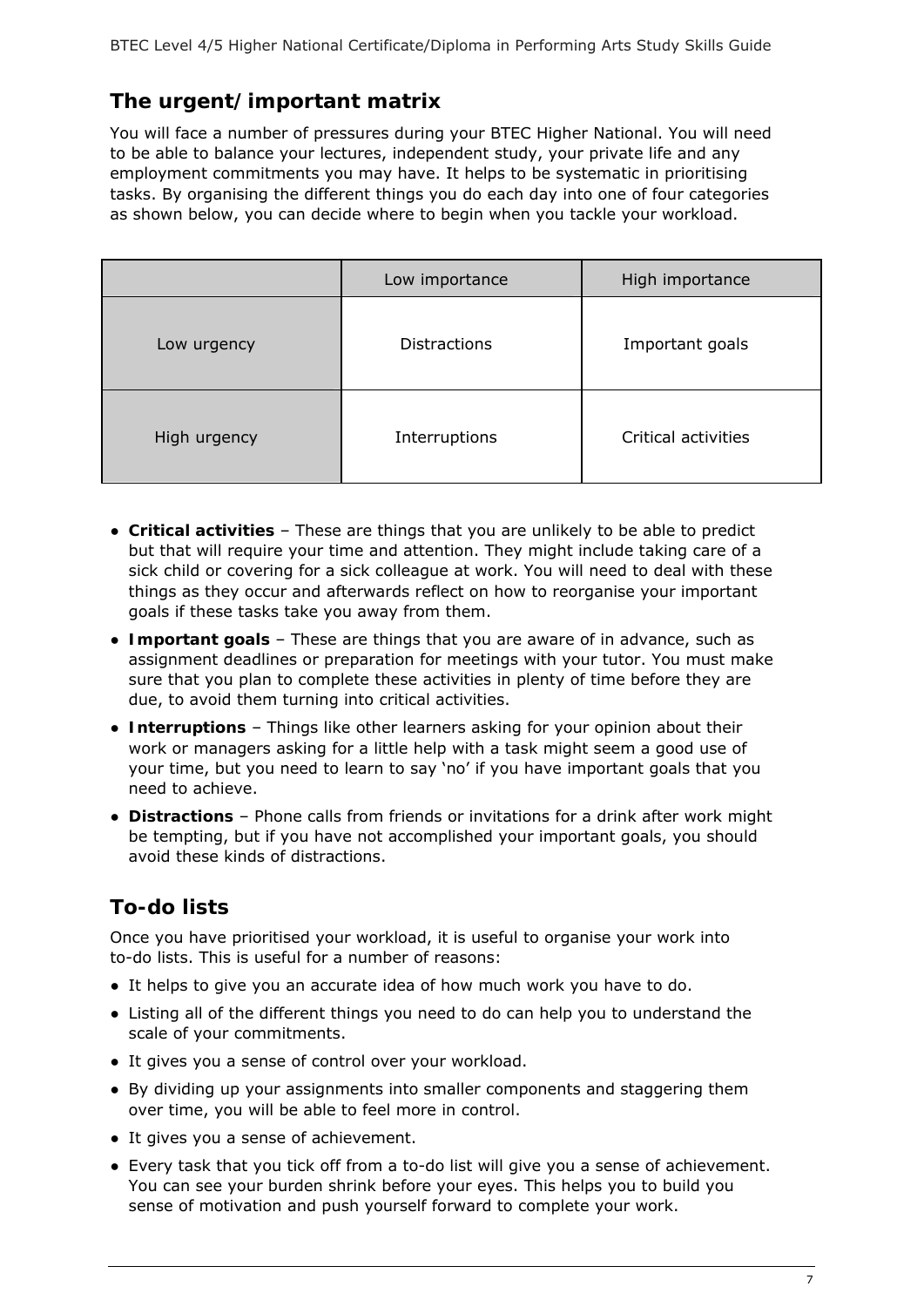When you are preparing a to-do list, there are a number of stages that you should go though:

- Firstly, list all of the tasks that you need to complete. It is important that this is as comprehensive as possible. It might feel like you have a lot to do, but at this stage it is important to appreciate fully the extent of the work you need to complete.
- Secondly, break up any big tasks into smaller parts. This will help to make the list more manageable for you and can help you to feel more in control – a big job might seem less daunting and more approachable when split into its component parts.
- Thirdly, prioritise the tasks. Work out which tasks are critical activities and which are important goals. It can often help to number the tasks in order of their importance. This will help you to decide the order in which to approach them.

Once you have prioritised the tasks, go back to your diary. Add a small to-do list for each day. Think carefully about how long each activity will take and make sure that you add a realistic amount of tasks each day, otherwise the lists will be counterproductive – regularly failing to complete the lists can be very demotivating.

Once you have completed your lists and allocated tasks to each day, you can start crossing off activities as you complete them. This will make your progress through your workload easy to see and should help you to track your progress through your assignments. This should help you to feel motivated.

At this stage, you should remember that the lists are a guideline for yourself. They should not be set in stone and you should use them flexibly as circumstances change – you might move tasks from day to day or add extra tasks, for example. To do this, it might be helpful to write the lists in pencil so that you can easily erase and change items.

Alternatively, many modern smartphones have the function to create to-do lists or lists of tasks (see below). This can often have the helpful benefit of a reminder feature, which provides you with an alarm or message when an activity is due to begin. It might help to remind you that you need to write a section of your assignment once your favourite soap opera finishes, for example!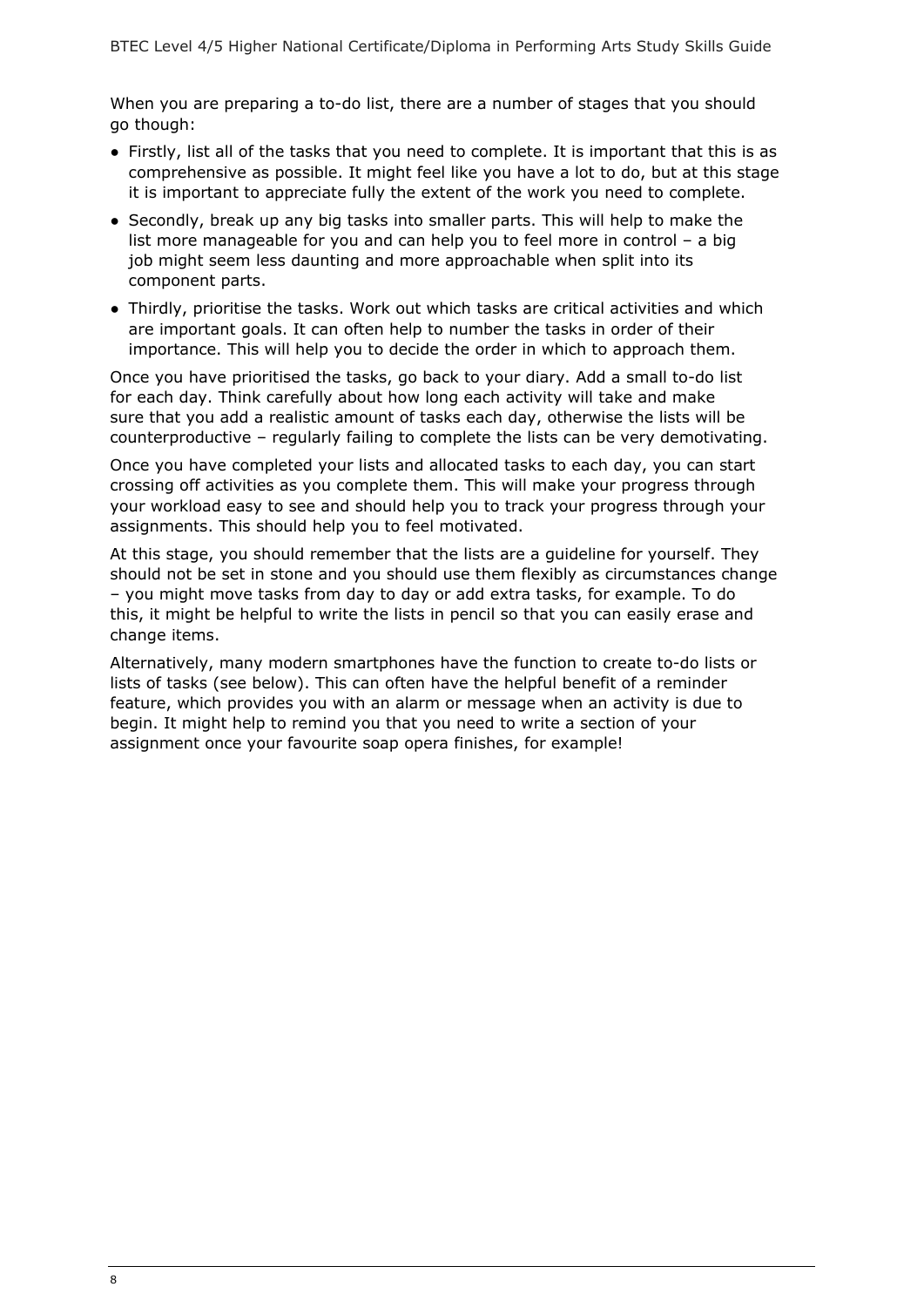

Smartphones' task list functionality often include reminders

#### **Balancing work with study**

Studying for a BTEC Higher National alongside work is demanding on your time and concentration. Completing the Certificate is broadly the equivalent of the first year at university on a full-time degree, and completing the Diploma is broadly equivalent of the second year.

Spending too much time fixated on a task can actually be counterproductive. Although it might be important to work hard and to further your career, it is also important to take time to rest and see friends or family.

Sometimes it is useful to return to assignments or note taking after a short break. This will allow you to approach the work feeling refreshed and might help you to see things in a different way. Studies have shown that workers are more productive if they take time to relax. It is also important for your ability to concentrate.

#### **Using time productively**

When you are studying for a higher qualification, you will need to make sure that you make the best possible use of your time. You will be able to work much more effectively if you pace yourself and take regular breaks. One method to help you strike the right balance between work and breaks is the **Pomodoro Technique.**

This technique is based on the idea that you will be more effective if you break a task up into short, focused bursts of effort that are punctuated by short breaks. By taking a break occasionally, you will be able to return to the task refreshed and with your concentration renewed.

There are four stages in the Pomodoro technique:

- 1. Decide what you are going to do. Pick a task. (This might be writing an assignment or making notes on a textbook, for example.)
- 2. Set an alarm to go off after 25 minutes. This period of work is called a 'pomodori'.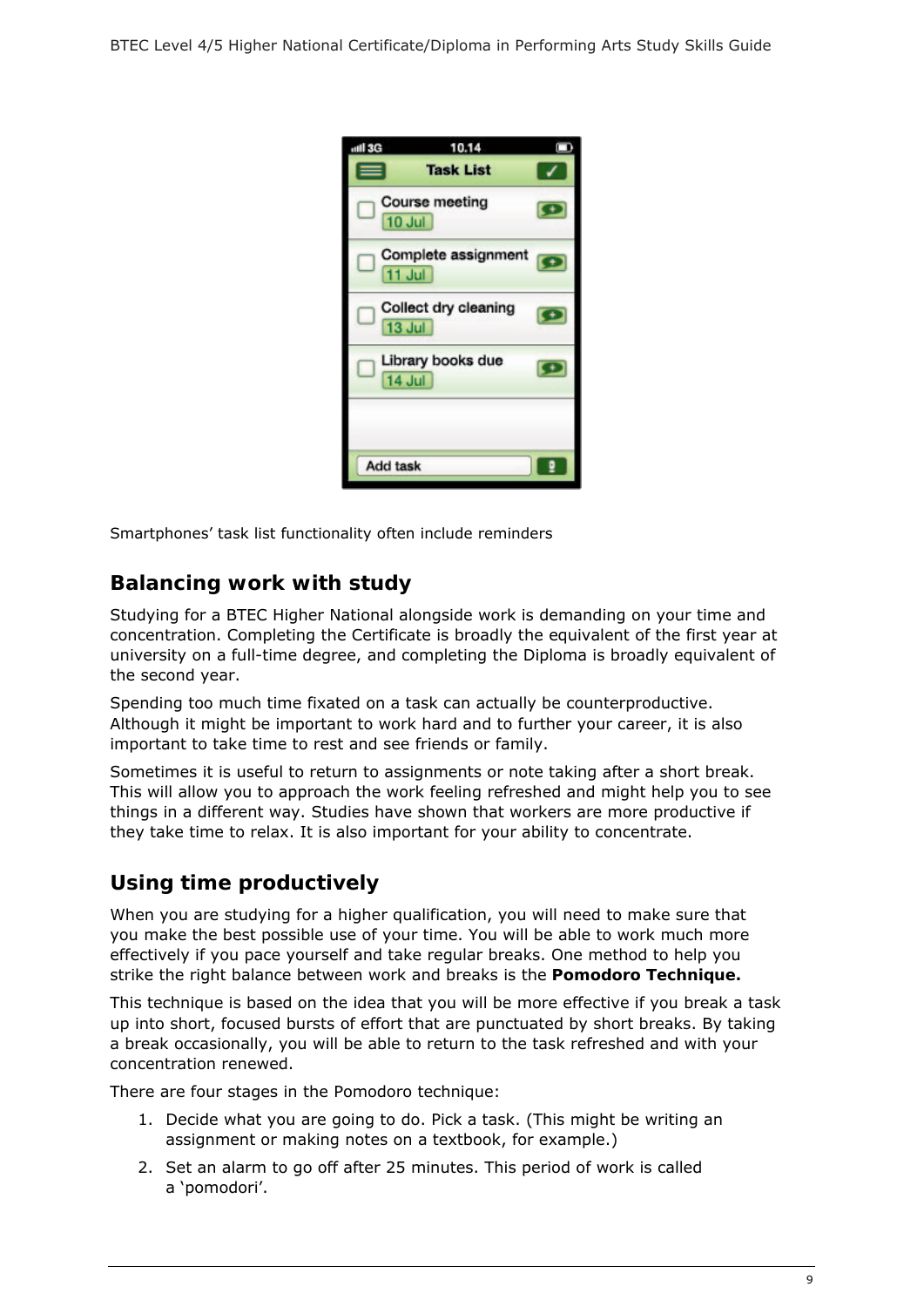- 3. When your alarm goes off, take a five-minute break.
- 4. After every four pomodori, take a thirty-minute break.

An important part of this technique is knowing how to stay focused on your work. When you are interrupted during a pomodori, you must either deal with the interruption or scrap that pomodori and start again after dealing with whatever interrupted you.

There are four ways of dealing with interruptions:

- 1 **Inform:** Tell the person interrupting you that you are in the middle of a task and that you will have to get back to them.
- 2 **Negotiate**: See whether the person interrupting you can settle the problem themselves, or find someone else to help them.
- 3 **Schedule:** Agree a time to deal with the interruption. This might be later on in the same day, or later in the week.
- 4 **Call back:** Tell the person that you will ring or visit them when you have finished your work.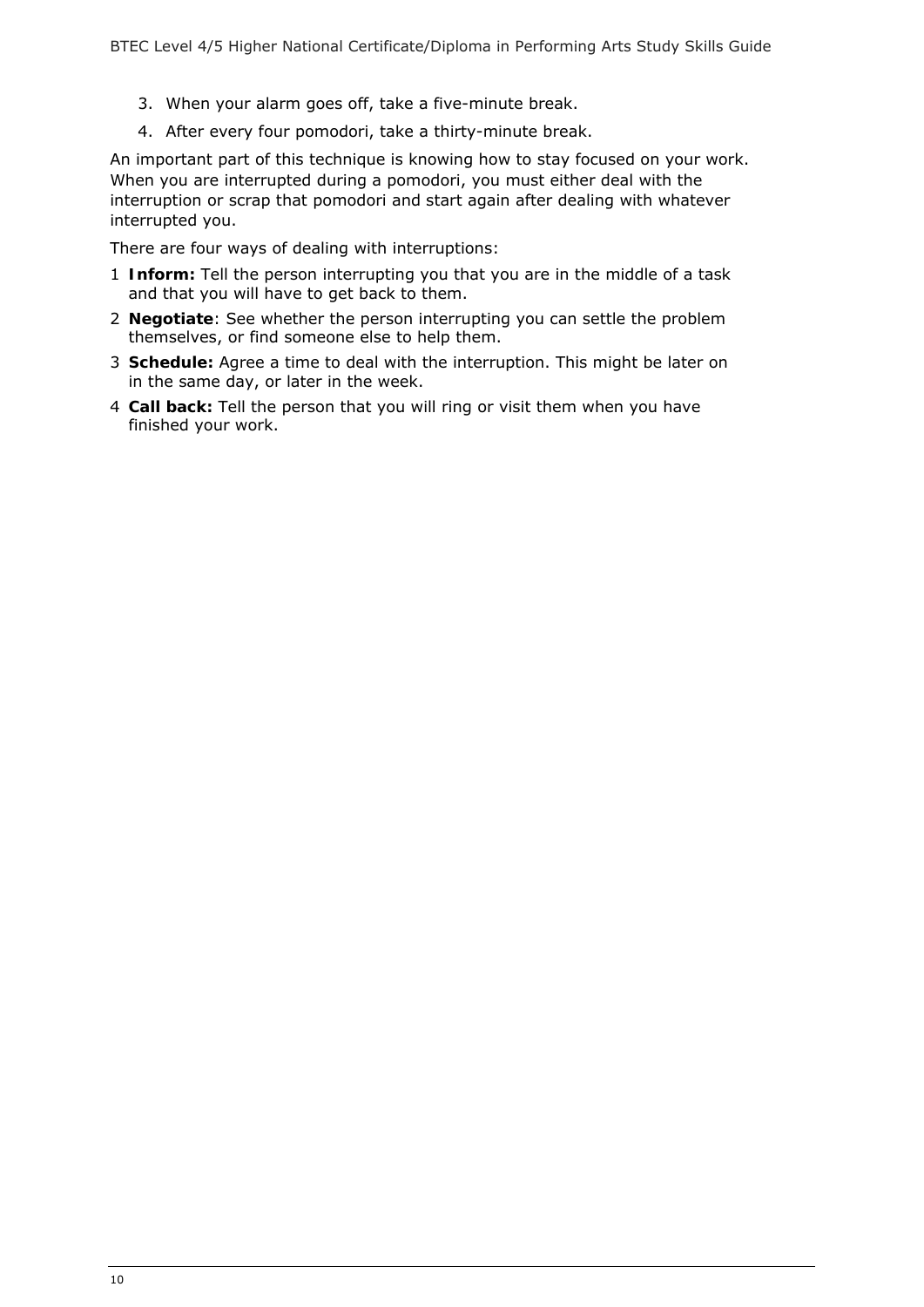BTEC Level 4/5 Higher National Certificate/Diploma in Performing Arts Study Skills Guide

**2** 

## **Research**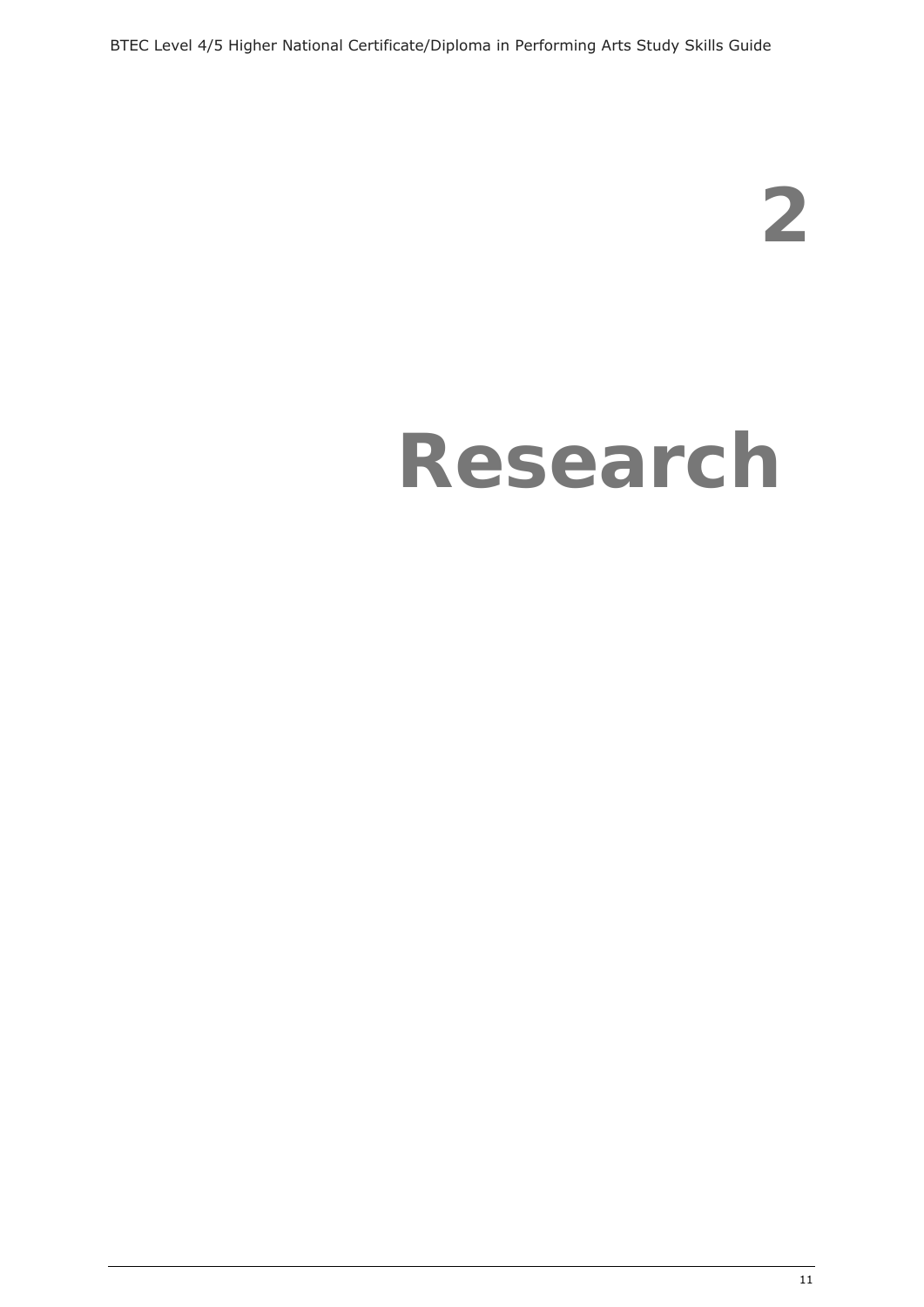Research and preparation are key to successful assignments. There are a number of study skills, which are vital to develop if you want to become an effective independent learner.

This section will support you in collecting the information that you need to complete assignments, and in making effective use of the research resources available to you through your centre and the internet.

#### **Effective note-taking**

In order to prepare to write assignments, you will need to be able to write useful and accurate notes. Note-taking is not about creating word-for-word copies of a lecture or of a page in a book, but about summarising key points quickly while including the main points and themes.

When taking notes, it is worth investing in a notebook with a margin. This allows you to record your notes in the main part of the page and to use the margin for 'cues'. A cue is a comment you can make on the notes you have made as a reminder to yourself, or as a stimulus for further investigation. For example, you might add a question mark in the margin next to topics that you think you should investigate further. Alternatively, you might write questions that you will later try to answer through reflection or further study, or by asking your tutor.

When you are taking notes, you should aim to **reduce** the material that you are taking notes on. This means you have to take information and simplify it. You can achieve this in a number of ways:

- Abbreviate terms where possible.
- Try to simplify the information by leaving out long examples or points that are not relevant to your assignments.
- Record keywords and references to the source of the information you are using, such as page numbers and titles. This will let you go back and check facts later.

One useful way to take notes is to use photocopies of journal articles or sections of textbooks. Rather than trying to summarise these documents, you could write questions and comments in the margins of the pages, adding criticisms or ideas. This approach to note-taking helps you to take the critical approach that you will need to demonstrate in your essay writing. By annotating a copy of a document with questions, you can either ask your tutor these questions during class sessions, or answer your own questions when you write your assignments.

Remember that handouts from lectures or seminars do not remove the need to take notes. You should annotate these documents as thoroughly as possible with references to any authors that your tutor mentions, any ideas you have for follow-up research or any ideas that are discussed during the session.

When you are taking notes, make sure that you are properly equipped with a range of pens and sticky notes. Using different-coloured pens and highlighters helps you to emphasise key points and to make your notes more visually stimulating. This is also useful when drawing diagrams. For example, you might want to draw different lines on a graph in different colours.

Sticky notes are very useful for flagging key points in an assignment brief or in a notebook. They will help you to find key sections quickly without having to leaf through many pages.

#### **Organising your thoughts**

Sticky notes can also be a useful aid to the planning of essays and the comprehension of complex topics. They will be especially useful if you find visual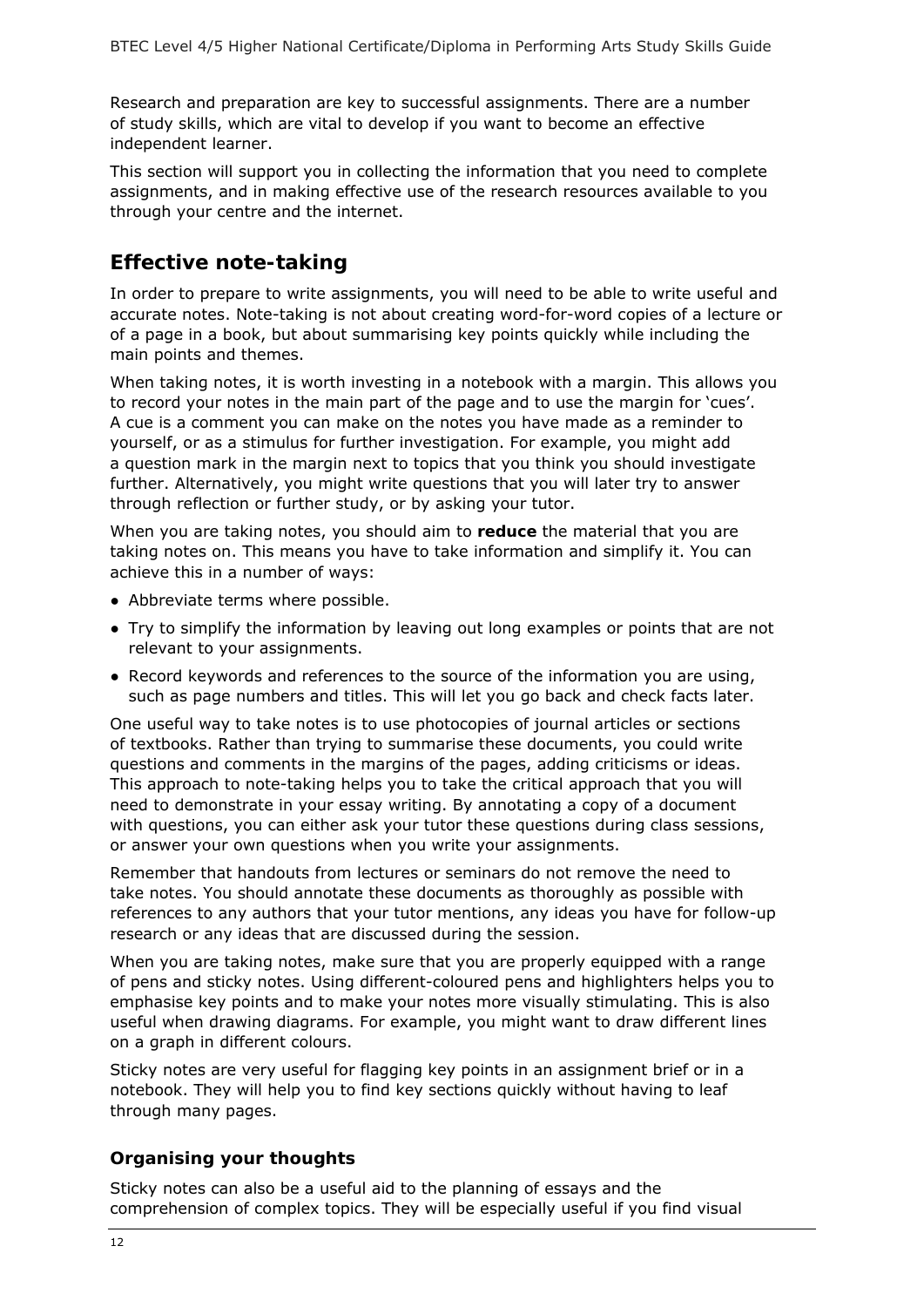stimuli particularly helpful when you are learning about a new concept or planning a task.

As you write your notes, you could write different ideas on different-coloured sticky notes. For example, you could use yellow for key quotes, green for concepts, blue for themes and pink for headings in your assignments. You could then place these notes on a large sheet of paper or a wall, and organise them into groups to show relationships or to mock up the structure of an essay.

#### **Mind-mapping**

There are many forms of note taking and different approaches work for different people. Some – especially those with a tendency for visual learning – find that mind mapping is a helpful way to make notes in class or from books.

A mind map visually represents the main points in a topic. It can be particularly useful for providing an overview of a topic and helping to draw out links between different key points.



Mind mapping is especially helpful for those with a tendency for visual learning

Normally, you would start with a title in the centre of a page. This might be a topic, a theory or a reference to a book chapter.

For each subsection of the topic you are looking at, draw a line from the centre and label it with the name of the subheading. Then focus on each line in turn. Draw a line for each idea or keyword that relates to the subheading. Where possible, repeat this for each line in turn. Once you have explored a subheading in detail, move on to the next subheading. Repeat the process until you have filled the page.

The final step in the process is to examine where there might be links between different branches. If different ideas are connected, draw a line between them. Label the line with a simple explanation of the link. The key is to be as economical as possible with words, so that you have an overview of the topic rather than detailed notes.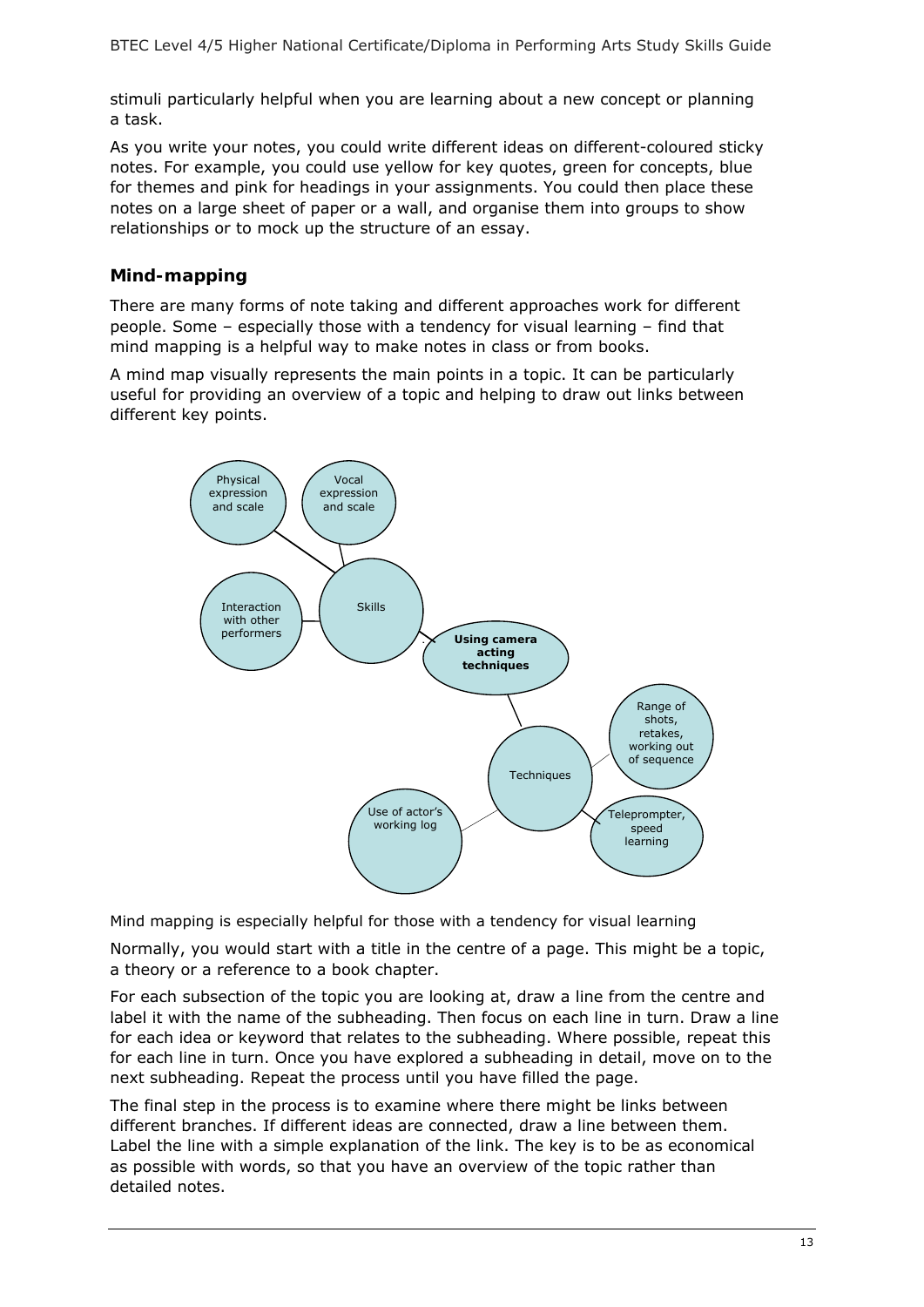#### **Computer software**

One way of producing mind maps is using computer software. There are a number of programs that are available for a small fee or as a free download. Alternatively, if you own a smartphone or tablet computer, there are simple apps available which can help you produce mind maps 'on the go'.

Freemind is a useful program if you use a desktop computer and it is available free of charge. If you prefer to use web apps (programs that run in a web browser, ideal if you are using a web book), Mindomo.com offers a free account that allows you to create three mind maps free of charge.

If you would like to create mind maps on your smartphone or tablet computer, you might want to try SimpleMind+ (for I phone) Thinking Space (for Android) or MindBerry (for Blackberry).

One significant advantage of using software to produce mind maps is that you can integrate rich media such as photos and videos into your maps. This can be particularly useful as a memory aid, allowing you to combine strong visual representations of key parts of topics.

#### **Reviewing your notes**

It is wise to review your notes within a short time of making them for two reasons:

- It will help you to remember the contents. Repetition aids recollection.
- You might find you have different ideas about some of the points that you made.

This might spur you to write down a question for your tutor or to look up a particular concept again so that you can clarify something you have written. It is better to find a gap in your notes the next day rather than weeks later or the day before an assignment deadline.

#### **Library research**

When you are studying for a higher-level qualification, you will need to use a library to independently research topics. You will be expected to 'read around' topics that are delivered in class –the reading list at the end of this Study Skills Guide will provide you with some useful sources of further reading. This will be particularly important if you want to complete a degree or other higher-level qualification after your BTEC Higher National.

There are a number of resources that you can find in a library with which you should be familiar. Different sources have different purposes, so you should take care to use materials that are pitched at the appropriate level for your course.

When investigating different sources of information, try to look at and compare a range of different titles and authors. You might find that different writers explain topics in different ways. You might find particular texts more accessible than others. This is quite normal and is nothing to worry about. If you find one resource does not meet your needs, you should investigate others.

- **Books** Might focus on a specific area of a topic or give an overview of a range of subjects. You should aim to use the most recent books possible. Be aware that some titles will have more than one edition. You should try to study from the newest version of a text, as this is likely to represent the most up-to-date theories and examples available in your field.
- **Periodicals** More commonly known as magazines and newspapers. These document current events locally and nationally, and can often be a useful starting point for contextual information. In some cases, periodicals can provide highly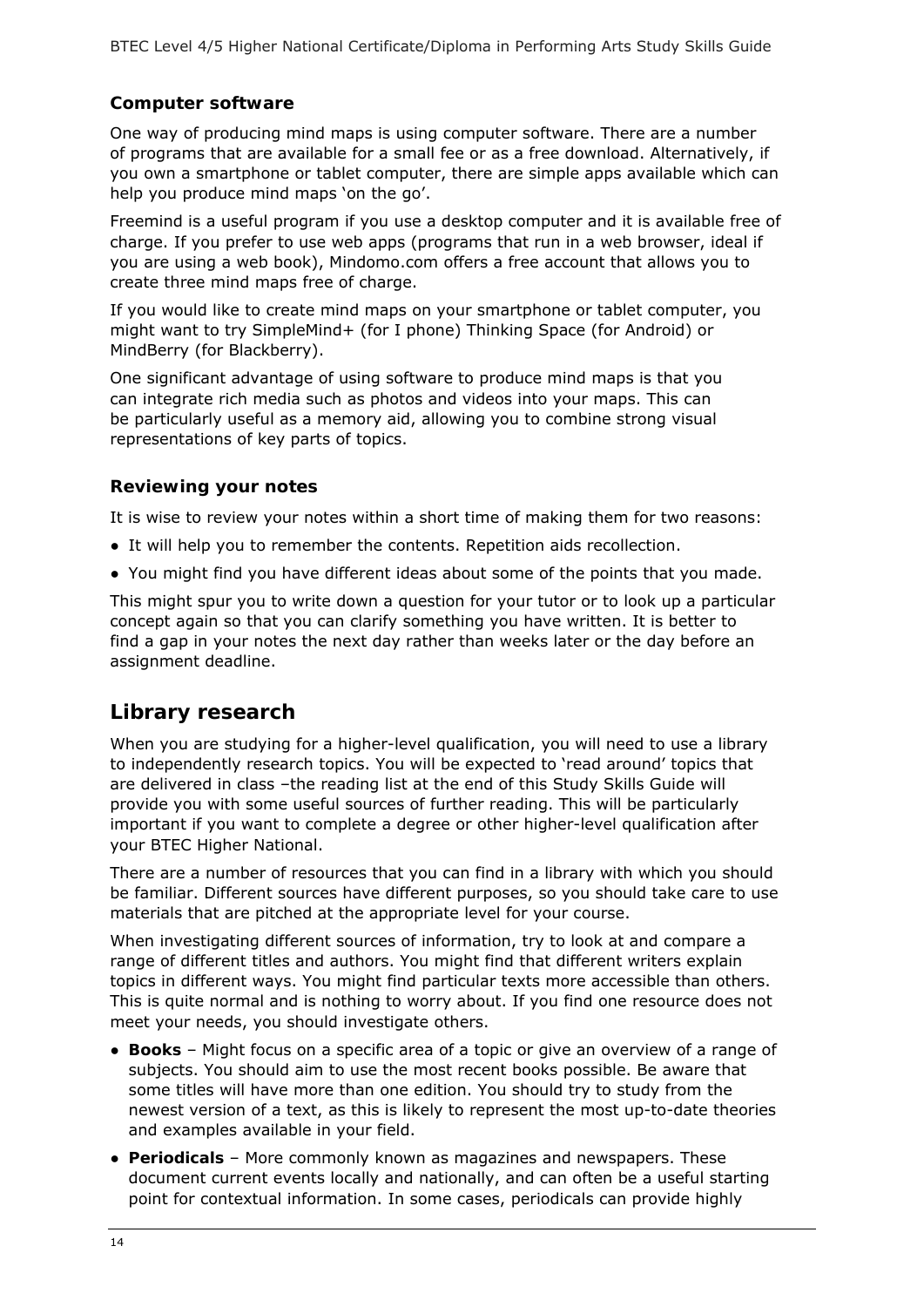specialised information specific to a particular sector of industry – for example, *The Grocer* focuses on the retail industry.

- **Journals** Sources of the latest academic research. These publications are often highly specialised, focusing on a particular areas of interest. Some journals are of particular importance in each field and you should ask your tutor where they would recommend you look for research.
- **Reports** Documents that might be published by government agencies, charities, political think-tanks or businesses. They are likely to contain a mixture of quantitative and qualitative evidence. When scrutinising reports, you should do so with a clear awareness of their source, as some agencies will have a bias. For example, think-tanks such as Policy Exchange have ties to particular political parties and may represent a specific point of view.

The range of resources available will depend on the library in your centre. Rather than spending large amounts of time searching through shelving, you can save time by searching a library catalogue. These are normally computerised. Searching library catalogues online before you visit can help you make better use of your time when you get there – you can check that the resources you require are stocked by the library and that they are available.

#### **Library shares and partnership schemes**

Most libraries subscribe to an interlibrary loan service, letting you order resources from other institutions. This normally requires the payment of a small fee and can take a week or more to process. You should therefore plan ahead so you can obtain the materials you need in plenty of time before your deadlines.

One system worth investigating is the Society of College, National and University Libraries (SCONUL) scheme. If you have access to a university library, then you will be able to obtain a SCONUL card, which allows you access to university libraries in other areas (UK and Ireland only). This is especially useful if you live a long way from your own institution.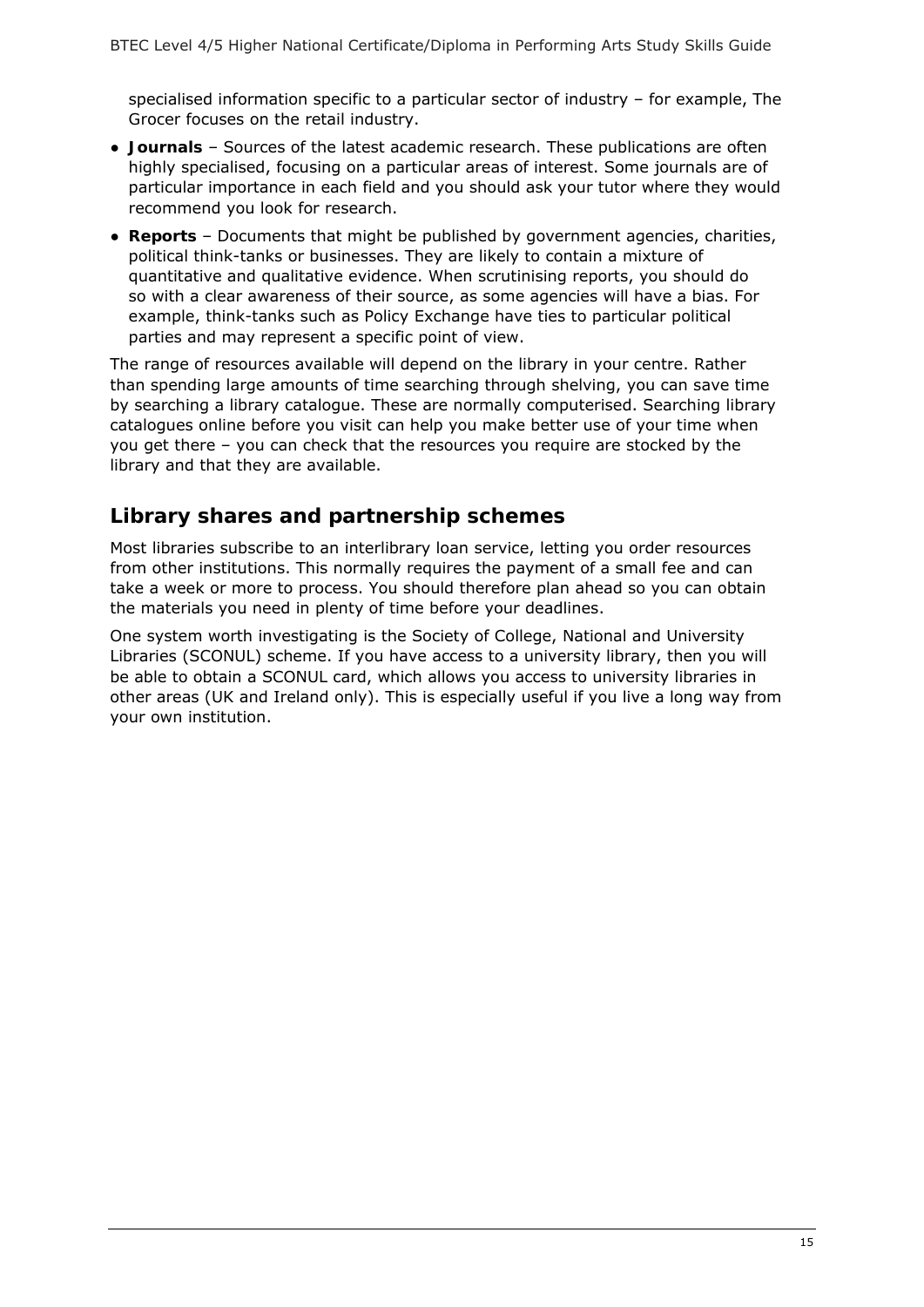#### **Online library services**

Online library services let you carry out keyword searches for specific topics. This can allow you to find a range of articles that might be relevant to your studies. Online libraries contain publications from a number of different publishers – for example, Taylor & Francis or Ingenta – and are normally accessible with a password. You can find out how to access these sites from your institution's

library staff. Most colleges or universities have a guide to using these services on their website.

It is likely that your library will have subscribed to a service such as Athens, which gives you access to online journals and ebooks from the archives of a range of different publishers. If you are unsure how to access this service, you should visit the library at your college or university, where staff can advise you about which services are available and how you can access them.

However, you should not assume that online libraries are a comprehensive archive of journals. The titles you can access will depend on the subscriptions your institution has, and some publishers will make their content available through one online library, but not another. This means you might still need to take out an interlibrary loan for some key texts.

You can normally identify which resources you can access electronically by searching your institution's library catalogue. This is a good starting point if you need a specific article. If you are not sure, you should speak to a member of staff in your institution's library or learning resource centre.

#### **Working with digital content**

Many learning resources are now available electronically. For example, most journal publishers make their articles available electronically, normally as .pdf files. You can search these online and download them onto your PC and print them. Alternatively, you might use a program such as iAnnotate™ on a tablet PC to review documents electronically.

In some cases your tutors will provide you with a reading list for your modules through their institution's website or Virtual Learning Environment (VLE). This will often include direct links to journal articles hosted by online libraries or to scanned copies of chapters from key textbooks. This type of content can be downloaded onto your laptop or into the library on your smartphone, making it easier for you to study from home or anywhere else. This also limits the number of heavy books and bundles of documents that you need to carry around. Alternatively, you can print copies of these documents so you can annotate them by hand.

Many publishers are beginning to offer electronic textbooks. These can range from a .pdf or ebook version of an existing text to a fully interactive version created specifically for use on screen. In some cases these books allow you to access them for a limited period of time via subscription rather than buying them outright. This can be more cost-effective than buying a hard copy of a book, although you should remember that bookshops near universities and colleges often do a brisk trade in second-hand textbooks. If you choose to buy hard copies of your course texts, you can often sell them back to these bookshops at the end of the year.

#### **Google Scholar™ scholarly texts search**

Google scholar™ is an online resource that allows you to search for academic texts. It has a number of useful features you can use to support your research.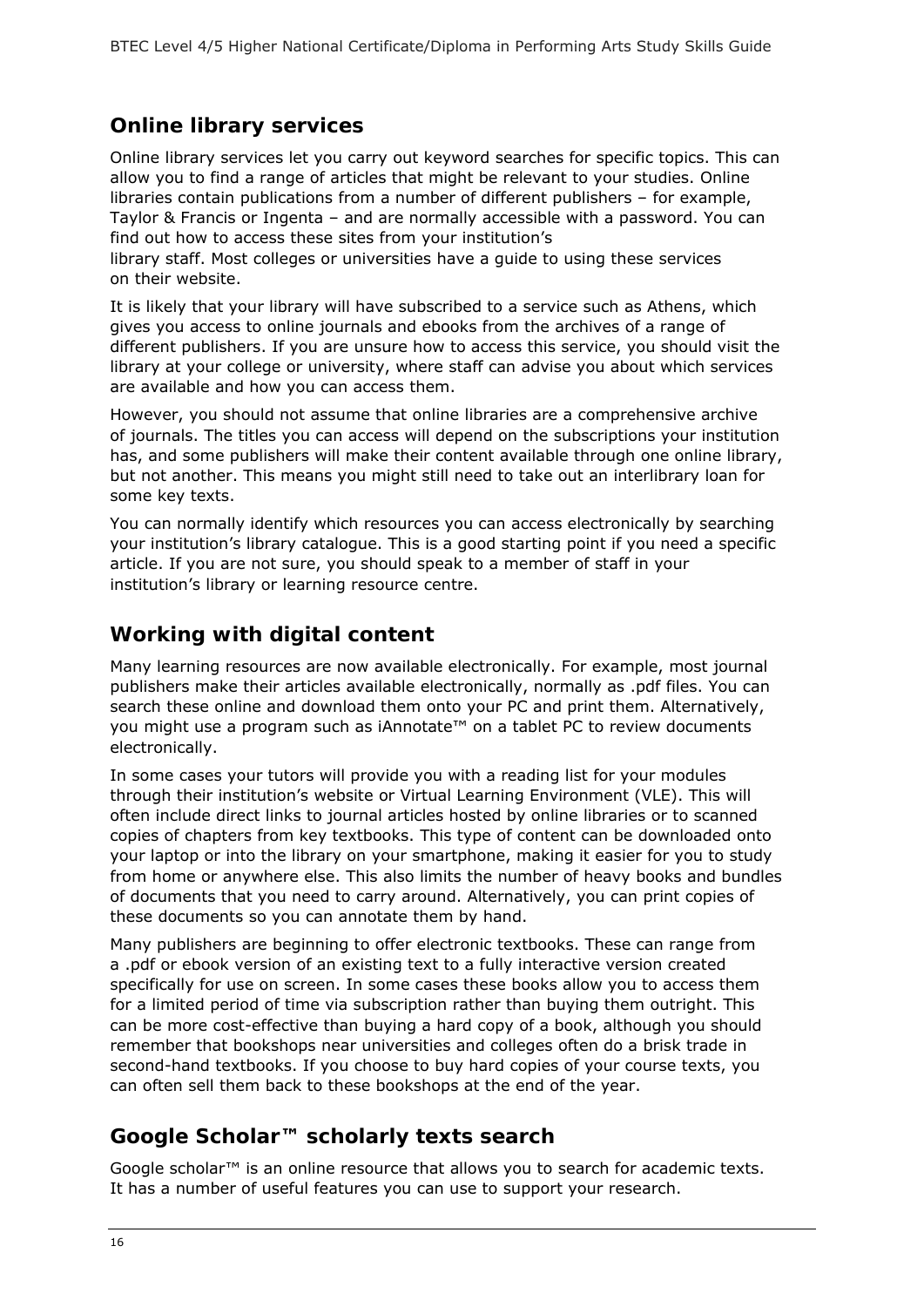For example, when you search for a paper, Google Scholar™ allows you to see how many people have cited it in their own work. This has two benefits:

- 1 A paper with many citations is likely to be more useful than one with few citations.
- 2 Clicking on the 'cited by' link will provide you with a list of book chapters and journal articles that cite the paper you have searched for. They might be relevant to your work, and so it is worth reading the summaries of these papers to see if they can be of any use to you.

[PDF] A review of the application of RFM model JT Wei, SY Lin, HH Wu - African Journal of Business ..., 2010 - academicjournals.org RFM (Recency, Frequency and Monetary) model has been widely applied in many practical areas in a long history, particularly in direct marketing. By adopting RFM model, decision makers can effectively identify valuable customers and then develop effective marketing ... Cited by 7 Related articles Cite More

Result of a search using Google Scholar™ (Google and the Google logo are registered trademarks of Google Inc., used with permission).

There are a number of ways to use Google Scholar™.

- **Author searches** You can search for the name of an author. This might be someone who wrote a textbook that you have used on your course, or a particular authority on a subject.
- **Topic searches** You can search for a specific subject using particular keywords. It helps to be as specific as possible when doing this, so that you can narrow the results down as much as possible.

You should be very careful when using searches of online journal libraries and Google Scholar™. There is lots of research available on most topics, but it might not all be relevant to your work. Read the summaries of books or articles carefully, and if you are in any doubt about their relevance, ask your tutor.

Another issue to consider is the level at which work is written. You should not be put off if you find the language or concepts in articles complex and challenging. Much of the work you find in these searches is likely to be at an advanced level and not necessarily suitable for your needs. You should not worry if you need to put a paper down and move on to something else.

#### **Researching current developments**

You might find that in some cases you are working on assignments that relate to fairly new lines of thinking and research in your field. This means there might not be a lot of published material available in books and journals, so you will find articles or books that have not been cited by many other authors yet. If they are less than a year old, this might not mean that they are a bad-quality source, but simply that they have not been widely read yet. If you are in any doubt about the credibility or value of a source of information, you should speak to your tutor about it.

#### **Copyright**

#### **Photocopying and printing**

When you use a library, you might want to photocopy resources you find in order to refer to important material later on when you are writing assignments. This can be a useful practice to develop, but keep in mind the following.

academicjournals.org [PDF]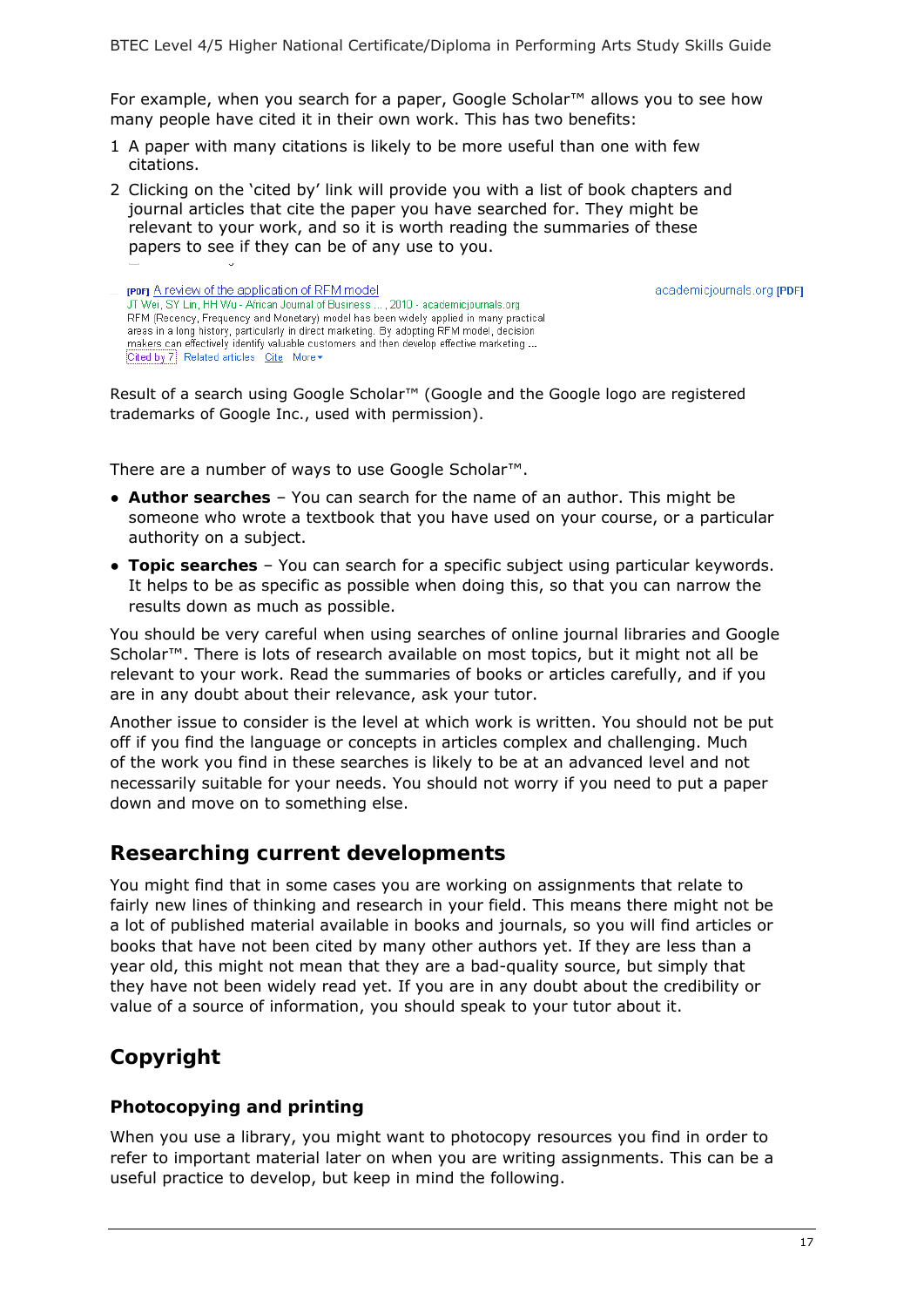According to the Copyright Design and Patents Act 1988, you are entitled to copy 5 per cent of a book, or one article from a journal or a periodical. This is called a 'fair use' provision. You should remember that you are only entitled to do this for personal use when studying. If you need to run a training session, you cannot claim fair use if you copy chapters or articles as handouts.

These fair use rules also apply to electronic resources such as online journal articles and ebooks, so be careful how much you print.

Another possibility to be aware of is that your college or university may well have obtained a licence from the Copyright Licensing Agency. This allows a subscribing institution to make multiple copies of books or journals through the payment of an annual fee. However, this still does not allow you to make copies of more than one chapter of a book or a single article from a journal. It might, however, allow you to make multiple copies of such documents if you needed to lead a session for your class as part of your course.

#### **Electronic reproduction**

You should also be aware of these issues if your course requires you to produce any material such as a website or a blog that is available on the internet. It is your responsibility to ensure that your work complies with copyright law. This means you should not include extracts from copyright material of any form unless you have explicit permission from the copyright holder to reproduce the material.

Copyright regulations also apply to material that you find on the internet. Simply being available in the public domain does not make material exempt from copyright. The only possible exception to this is when material is published under a creative commons licence. This means that some images are free from copyright restrictions, as long as you acknowledge their source. You can find such copyright-free material by using an advanced search on Google Images or by carrying out an advanced search of picture-sharing sites such as Flickr.

Even if you find material that is not subject to copyright, you must still reference it using appropriate conventions. These systems are explained on page 22.

#### **Creative commons**

Creative commons is a licensing scheme that allows individuals or institutions to give other people permission to use their work. There are different types of creative commons licence and you should check for terms and conditions when using work covered by this scheme. For example, some licensors allow you permission to use their materials as long as you do so for personal use only, while others set a condition that anything you create using their work must be made available to other people – a 'sharealike' licence.

These licences can be applied to a range of different forms of intellectual property including text, music and images. This type of material might be useful if you are building a website or preparing a presentation as part of a module – you can obtain music and images to enhance your work and still be able to share your work with other learners. This is especially important if your college wants to place your work on their website.

#### **Internet research**

The internet provides an immense resource to learners, but also a number of challenges. The World Wide Web contains an enormous volume of information, and it can be difficult to filter for content that is relevant, accurate and current. A search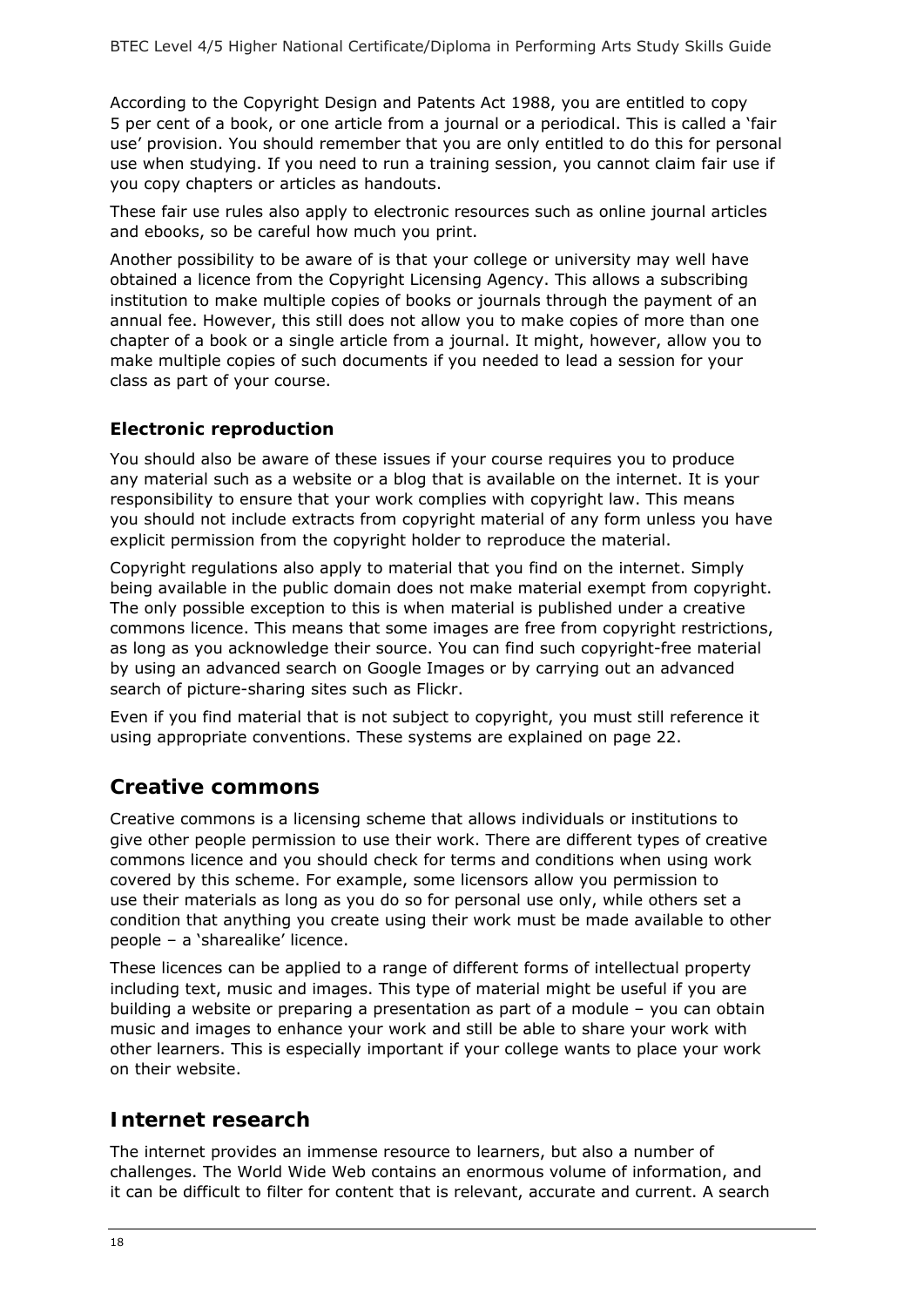for common keywords can return millions of results. It is necessary to develop the ability to filter and refine the data from search results so you can extract the most relevant points.

The quality of the information available needs to be seriously appraised. Many websites are run by enthusiasts who share their ideas and opinions on a topic. While these can be interesting to read and can help you to shape your own arguments, they do not represent valid sources of information on topics. It is important to consider carefully whether the sites you look at are appropriately authoritative sources. Similarly, businesses and other organisations might present information that is biased in favour of their own products, services or political agenda. You will need to learn to be discerning and to root out the useful information from among the less useful material.

#### **Refining searches**

There are a number of different ways that you can refine your internet searches. One helpful technique is to use Boolean operators. These are keywords you can put into a search to limit the scope of the results that are returned. For example, if you search for the word 'green' you will get many millions of results. But inserting the word AND in capital letters into your search along with one or more additional terms – for example, 'green AND environment' or 'green AND environment AND pollution' will help you to refine your search. The more keywords you have in your search, the fewer results will be returned. However, if you have fewer results from your search, it is more likely that they will be relevant to your work.

Another way to refine your search is to use the word NOT to separate search terms. This will ensure that the search results you get will not include a particular point. For example, you might search for 'motivation NOT Maslow' to return results that exclude a particular theorist.

Another useful operator is the word NEAR. This is useful if you want to use keywords that might be relatively common words. Using this operator ensures that the words you choose are close to each other on the pages you look at.

#### **Advanced search techniques**

Most search engines have an advanced search function (see below) that allows you to refine your searches in very specific ways. These functions can be very useful if you need specific types of data or information.

- **Date ranges** You can search for information that was posted between specific dates and times. This can be useful if you need material that relates to particular historic events or captures examples of practice at a specific point in time. Alternatively it can help you find an article on a particular subject, if you know roughly when it was published.
- **Geographic location** It is easy to forget that the internet is a global resource. You can search for material that was published in a specific country. This is especially helpful if you are searching for articles on a topic that is seen differently in different countries.
- **Language** You can include or exclude search pages that are in specific languages. This can help you to exclude material that you are not able to read. However, it is worth remembering that if you think a website in a language you do not understand contains useful information, there are many internet sites that can translate pages for you, some of which are integrated into search engines. Popular web translation services include Google Translate and Babelfish.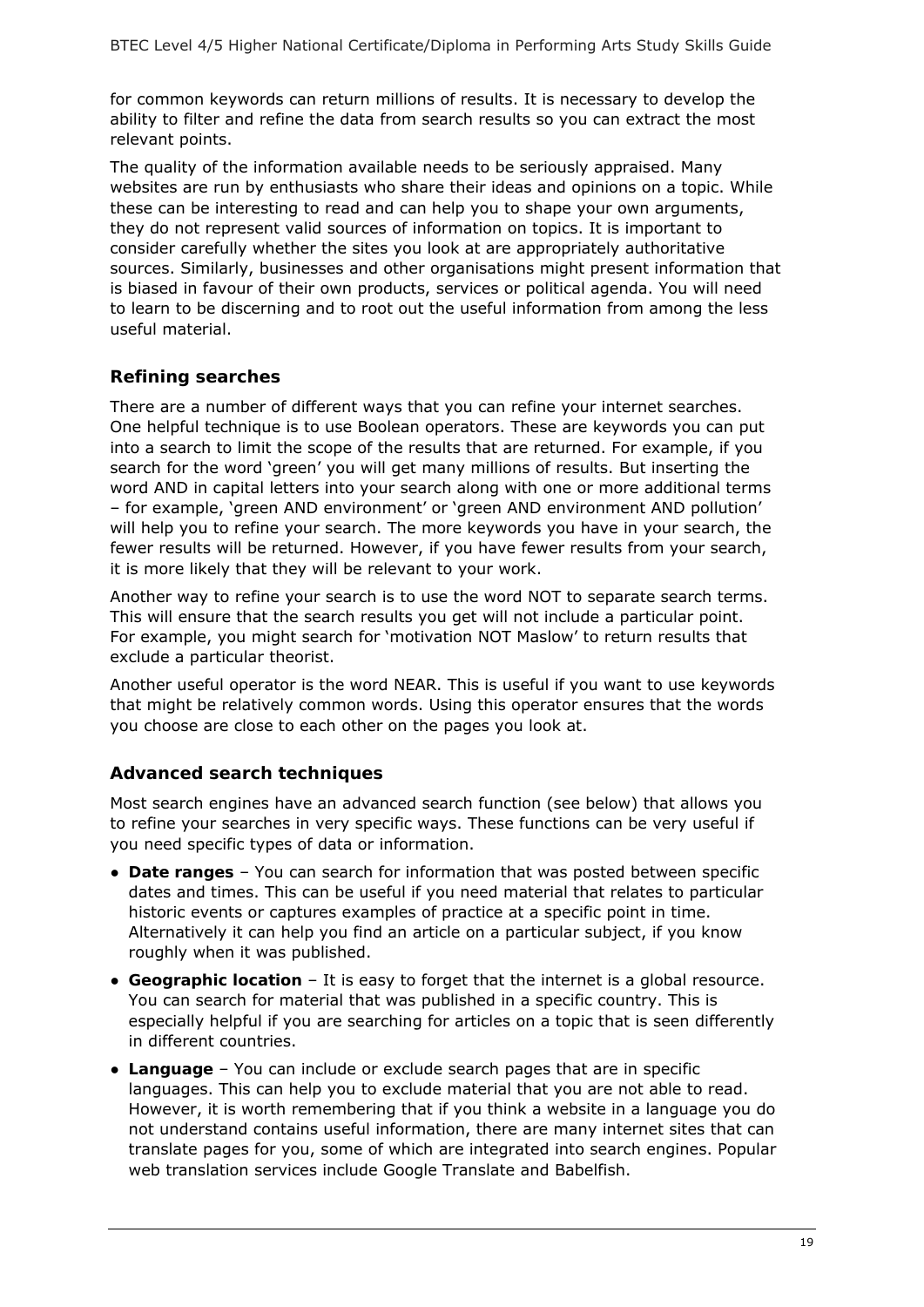- **Document types** You can narrow your results to include only items in specific file formats. This might be useful if you are looking for sources of raw data and want spreadsheets. Alternatively you might be looking for a report that was published in .pdf format. It might be possible to find Word documents containing essays on subjects related to your assignments that you can take inspiration from, or you might be able to find presentation slides on topics relevant to your work.
- **Images** By searching for images, you might be able to find diagrams of theoretical models or pictures relevant to your work that can illustrate points in your assignments. You can normally filter image searches by the size of the image, allowing you to find higher-quality pictures. You can also filter out copyrighted material so that you are free to use the images that you find.

| <b>Advanced Search</b>         |                   |                                                                                                      |
|--------------------------------|-------------------|------------------------------------------------------------------------------------------------------|
| Find pages with                |                   | To do this in the search box.                                                                        |
| all these words:               | harvard reference | Type the important words: tri-colour rat terrier                                                     |
| this exact word or phrase:     |                   | Put exact words in quotes: "rat_terriar"                                                             |
| any of these words:            |                   | Type OR between all the words you want ministure OR standard                                         |
| none of these words:           |                   | Put a minus sign just before words that you don't want.<br>"rodent, -"Jack Russell"                  |
| numbers ranging from:          | 10                | Put two full stops between the numbers and add a unit of measurement.<br>1015 kg, £300£500, 20102011 |
| Then narrow your results<br>by |                   |                                                                                                      |
| language.                      | any tanguage      | Find pages in the language that you select.<br>$\blacksquare$                                        |
| region:                        | any region        | Find pages published in a particular region.<br>$\mathbf{v}$                                         |
| last update:                   | anytime           | $\sim$<br>Find pages updated within the time that you specify                                        |
| site or domain:                |                   | Search one site (like wilkipedia.org) or limit your results to a domain<br>Mo .edu, .org or .gov     |
| W)                             |                   | Search for ferms in the whole page, page fille or web address, or links to                           |

The advanced search screen in Google™ (Google and the Google logo are registered trademarks of Google Inc., used with permission).

#### **Triangulating information to verify facts**

Most people are aware that although the internet provides a wide range of information sources, not all of these sources will provide accurate or valid information. How can you verify the accuracy of material that you find online, or indeed from an off-line source?

A useful approach is called triangulation. This is when you confirm that something is accurate by finding the same or similar point in other sources. In order to triangulate something, you should aim to find three or more sources that say roughly the same thing. You can then feel confident that the facts you have found are reasonably accurate. The more sources that you can find to confirm a piece of information, the more confident you can be that it is accurate.

Be careful though. You must consider the merits of the pages from which you triangulate information. For example, you could not claim to have verified the accuracy of a point if you happened to find it on three different blogs.

It is important to consider not only the **number** of sources you find but also the **type** of sources when you triangulate information. When you are considering the accuracy of information you find online, remember that sources such as the mainstream media are likely to have considerable resources and well-established procedures for checking the accuracy of facts. Small organisations or private individuals publishing material on their own are not as likely to have checked the facts as thoroughly. Similarly, material published on a business's website or a private blog is very likely to be slanted towards a particular point of view.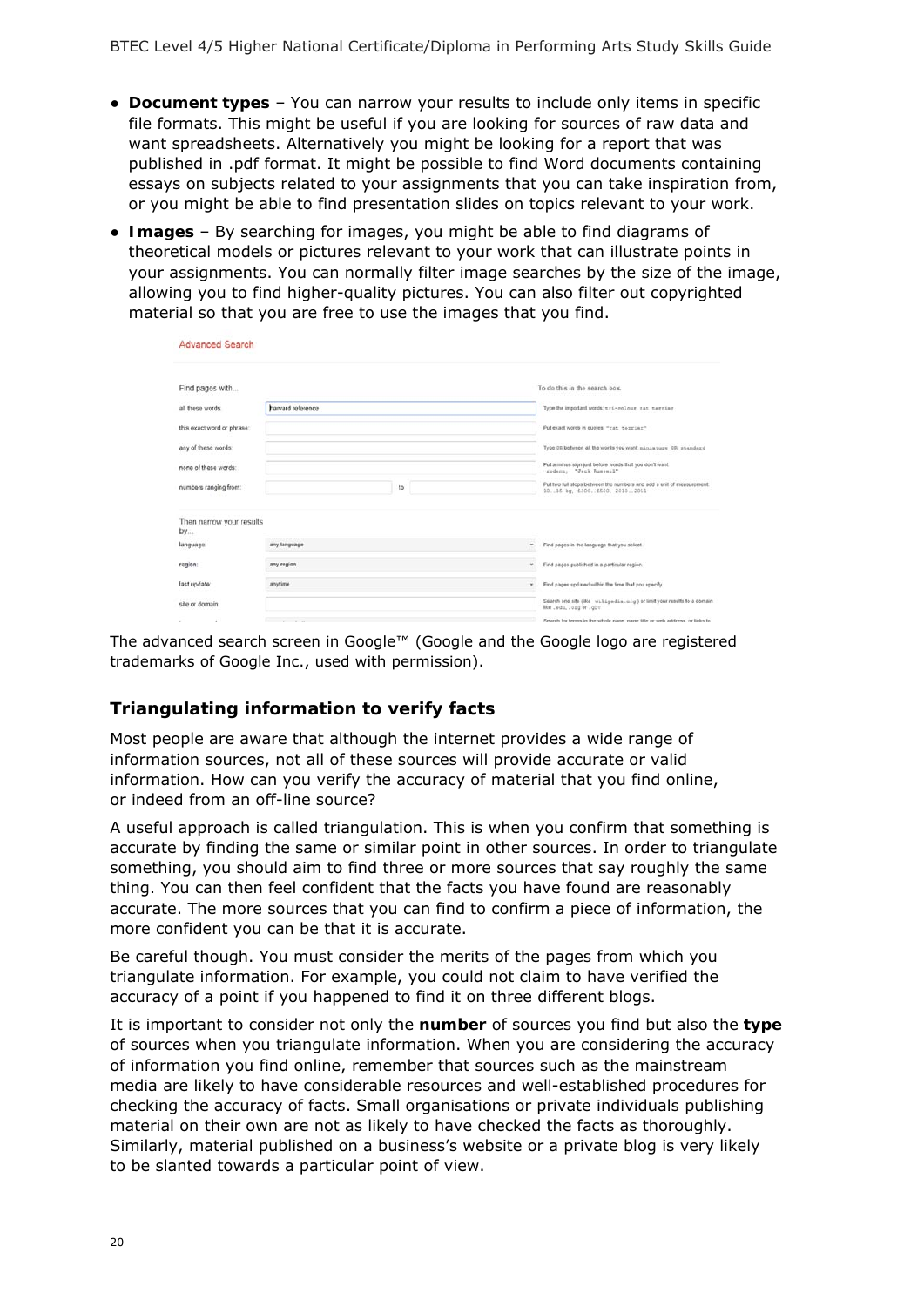#### **Appraising information – key points to check:**

Aside from the type of site that you look at, what else should you take into consideration when you are deciding how reliable a web page might be as a source of information?

- **Bias** Some websites might contain information that was written from a specific point of view. It might present a convincing argument weighted in favour of one side of an argument. Organisations such as political parties, think-tanks and some businesses are especially likely to present information with a particular slant. You should treat information from a source with which you are not familiar with a sense of scepticism and reflect critically on any claims you read. If possible, investigate any sites so you can identify their particular form of bias.
- **Date of publication** You should aim to find material that is as recent as possible. The older information is, the more sceptical you should be about its value. Aim to find the most up-to-date ideas to include in your assignments.
- **Citations** If you find a reference to a theorist of a report on a web page, you could try searching for it on Google Scholar™. Look at the number of citations that the resource has had in other people's articles. The more times a source has been cited, the better quality it is likely to be.

One useful way of checking a source of information is to compare it to the material in the books and journals on your reading list. If the information is similar and seems to fit with those sources, then it is likely that it is a useful source.

Despite these points, if you are in any doubt as to the quality of a source, speak to your tutor about whether it is relevant and appropriate to your assignments.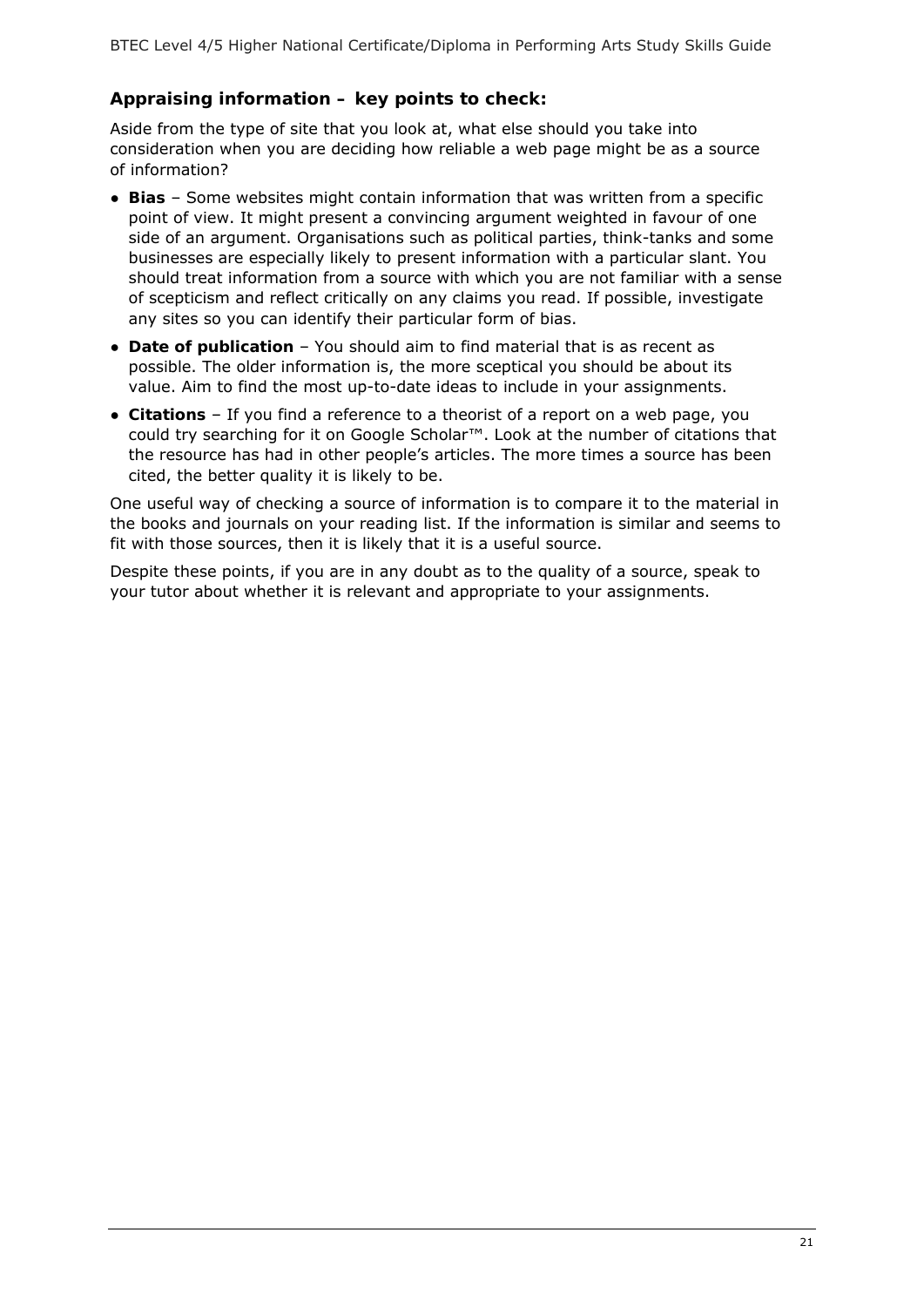#### **Referencing**

When you write an assignment, you are required to acknowledge material that is someone else's idea. This relates not only to direct quotations but also when you summarise someone else's ideas. Failing to acknowledge where your work takes its ideas from another source is a form of plagiarism and could lead to the rejection of your assignment by your tutor, or worse. The best defence against accusations of plagiarism is, therefore, to add references rigorously to the sources of information you use. The most widely accepted convention for adding these references is the Harvard referencing system.

Using the Harvard system is a two-part process.

- 1 In the body of the text that you are writing, add the surname of the author of your source along with the year of publication.
- 2 At the end of your assignment, add a comprehensive list of all of your sources on the final pages. This is normally headed 'References' or 'Works Cited'.

You will need to reference different types of source in slightly different ways as follows:

#### **Books**

There are two different types of book that you might encounter  $-$  a book written by an author or group of authors, or a book containing a collection of articles by a range of authors that have been edited for publication by one or more experts.

Where you are referencing a book authored by one person, you would normally put their surname and the year of publication in the text of your work, e.g. '(Bloggs 2013)'. At the end of your assignment, you would then include a line with the following information:

Author surname, initials (year of publication). *Title of Book Edition*, Publisher, City.

Where a book has been written by two authors, you should give both names in the text (e.g. 'Smith and Jones 2013') and then give both names in the reference list. Where a book has been written by three or more authors, you should include the name of the first author in the text of your assignment along with the phrase '*et al.*', which is Latin for 'and others'. E.g. 'Bloggs *et al.* 2013'. You would then give the names of all of the authors in your reference list.

#### **Journals and periodicals**

Journals and periodicals are normally referenced in a very similar way to books. You would normally give the name of the author of the article in the text of your assignment. The main difference is in the information that you give in the references list. This is slightly different as you need to give the name of the article that you are citing as well as the name of the journal, in a similar way to how you cite a section of an edited book:

Author surname, initials (year of publication). 'Title of article', *Title of Journal*.

#### **Websites**

Websites change over time – information may be edited, amended, added, deleted, and sometimes entire web pages will vanish. Remember when you reference information on a website that you should state the date on which you accessed the site.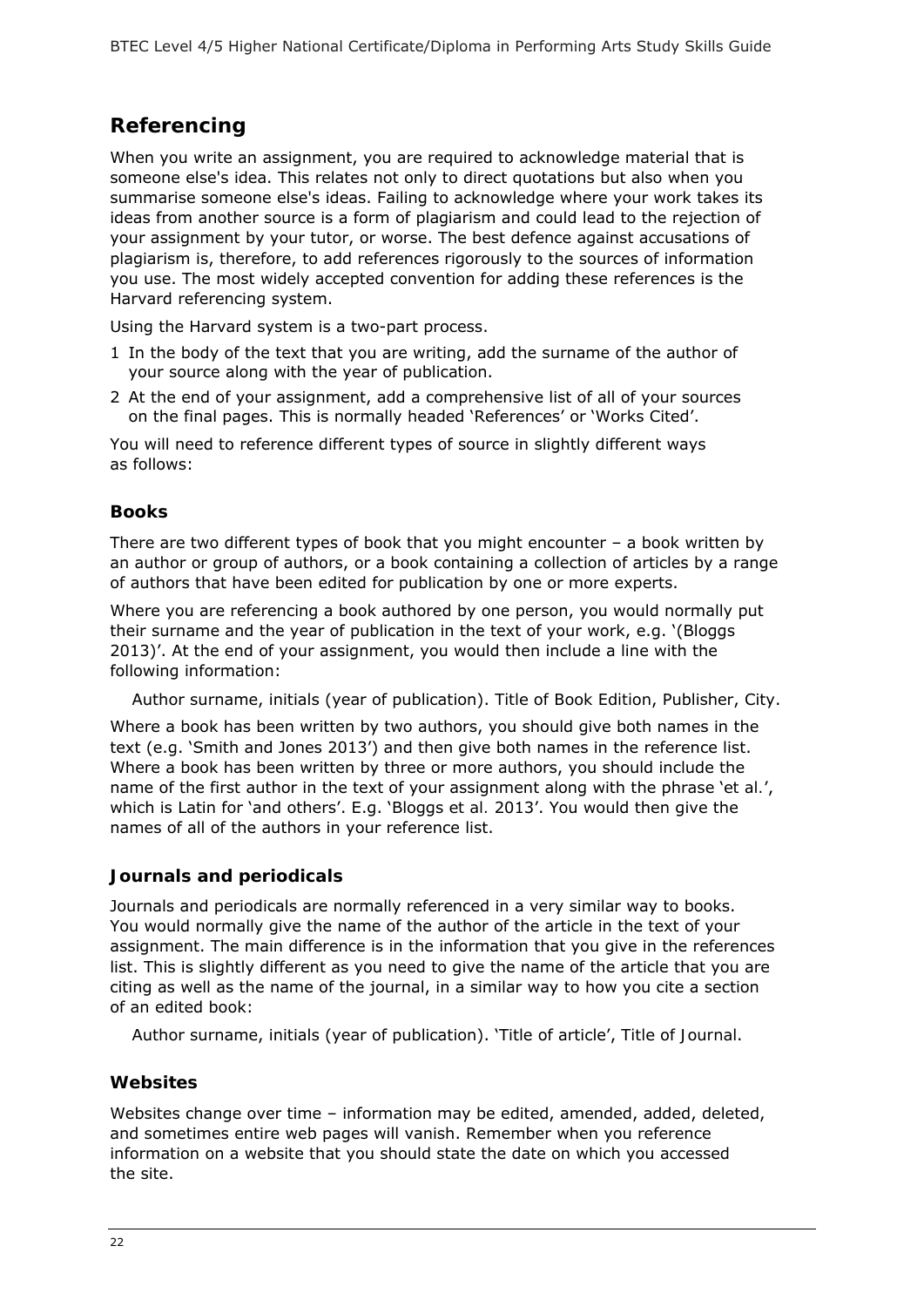BTEC Level 4/5 Higher National Certificate/Diploma in Performing Arts Study Skills Guide

#### **Music**

Published music can be cited in a similar way to books. Begin with the name of the composer, followed by the year of publication, the title of the music, place of origin and the publisher.

#### **Videos**

The rules for citing material in a video or television broadcast are slightly different to those above. Instead of starting your citation with the name of the author, you should start with the name of the film, followed by the year of release in brackets. After this you should state the type of media being cited (e.g. film or television program) followed by the director, place of production and finally the name of the company that produced the film.

#### **Images**

Images can be cited in a similar way to films. You begin your citation with the name of the artist who created the image, followed by the year in brackets, the title of the work, the location of the work (e.g. at a museum or in a book), the identity of the editor/author (if the image is in a book) or the curator (if the image is in a gallery).

#### **Specialist software**

The process of referencing can be simplified by the use of specialist software such as Endnote. Alternatively, some word-processing programs such as Word contain a function that builds a database of sources and automatically compiles reference list for you.

#### **Primary research**

Some of your assignments might call for you to collect original research in order to meet the assessment criteria. Primary research requires careful planning, from planning how you will collect the required information to analysing the results.

#### **Conducting interviews and discussions**

If you plan to collect research from interviews and discussions, there are a few important points you need to consider.

- **How are you going to record the evidence that you collect?** Will you write notes or record your interviews? Writing notes might mean that you miss something important that your subject says to you because you are concentrating on writing. On the other hand, if you record an entire conversation, it might take a long time to transcribe everything that is said.
- **How will you cover all of the points that you need to investigate?**  It is worth preparing carefully if you want to use this method of research. You should write out a list of the people that you think you might interview, and the questions that you think you might ask them. Once this is completed, you should compare your list of questions to the criteria against which your work will be assessed. Make sure that the questions you ask are relevant to the assignment you are completing.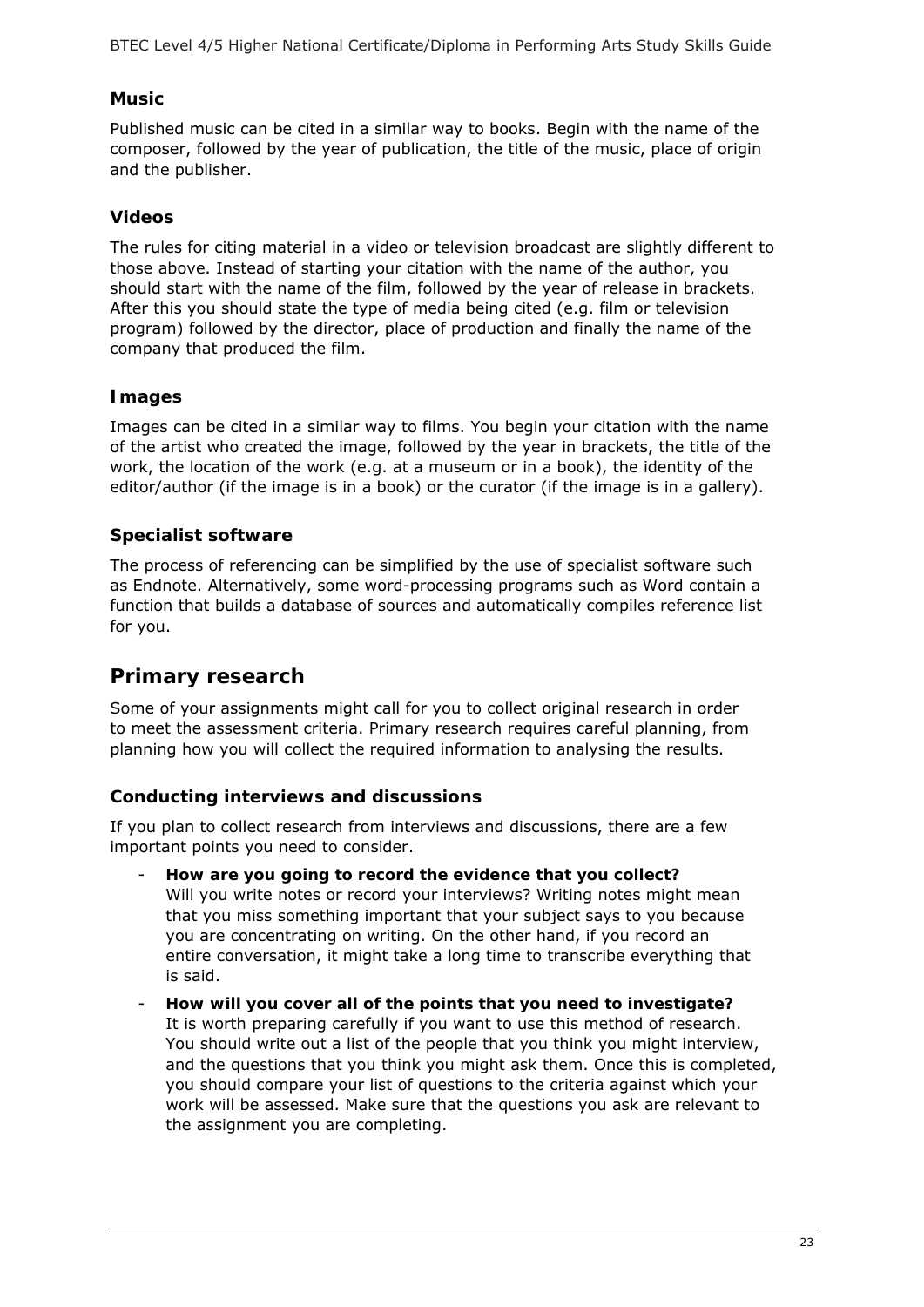- **Differences between interviews and discussions.** 

Interviewing people individually can be time-consuming. Having a discussion with a small group of people can save time but is not as easy to manage. It is important to play the role of 'chairman' and make sure that people speak one at a time.

- **Evidencing unplanned or ad-hoc conversations.** 

You might bump into a senior colleague or expert practitioner at work who shares information that is relevant to one of your assignments. In these circumstances, even if you do not make notes or recordings at the time, you should write down the details of the conversation as soon as possible afterwards. This is called an 'analytic memo'. You can then refer to this evidence in your assignment.

#### **Survey tools**

A number of websites exist that you could use to design and distribute a simple questionnaire electronically. This can save time, as such websites are able to collect the results of your survey into a spreadsheet, which you can download. This might be simpler than typing up the outcomes of a number of paper surveys. Some websites even carry out analysis for you automatically, carrying out statistical tests and producing graphs or charts.

- **Google Drive™ online storage service** Google drive contains a spreadsheet program with the facility to create forms. This allows you to collect a range of different question types into a simple online page. Once you have written your questions, you can email a link to your form to people. Alternatively, you could post the link on a public web page such as a social network or a company intranet. Any answers to the questions in your form will be collected in a spreadsheet. Once you have collected all of the responses to your survey, you can download the responses and analyse them, producing graphs and charts to illustrate your assignments.
- **Survey Monkey™/Qualitrics™** These sites are intended for professional researchers and charge a fee for access to their full range of services. However, both allow you to create a free account which lets you create simple online surveys and analyse the results using statistical models.

#### **Sources of raw data**

There are a number of sources of raw data that are publicly available. You can download large amounts of information in spreadsheet formats that allow you to carry out statistical tests or produce graphs and charts. Alternatively, such information is available in published reports by various organisations:

- **The Office of National Statistics (www.ons.co.uk)** This can provide you with useful information about demographic trends and the economy. The site contains a range of different reports with detailed statistical information that you can use as evidence to support your arguments in assignments.
- **Company reports** Public limited companies publish annual reports that contain details of their strategies and detailed financial information.
- **UK government data website (http://data.gov.uk)** This collates links to statistics from a range of government agencies. It also contains a range of apps that have been written to use government data in forms such as heat maps.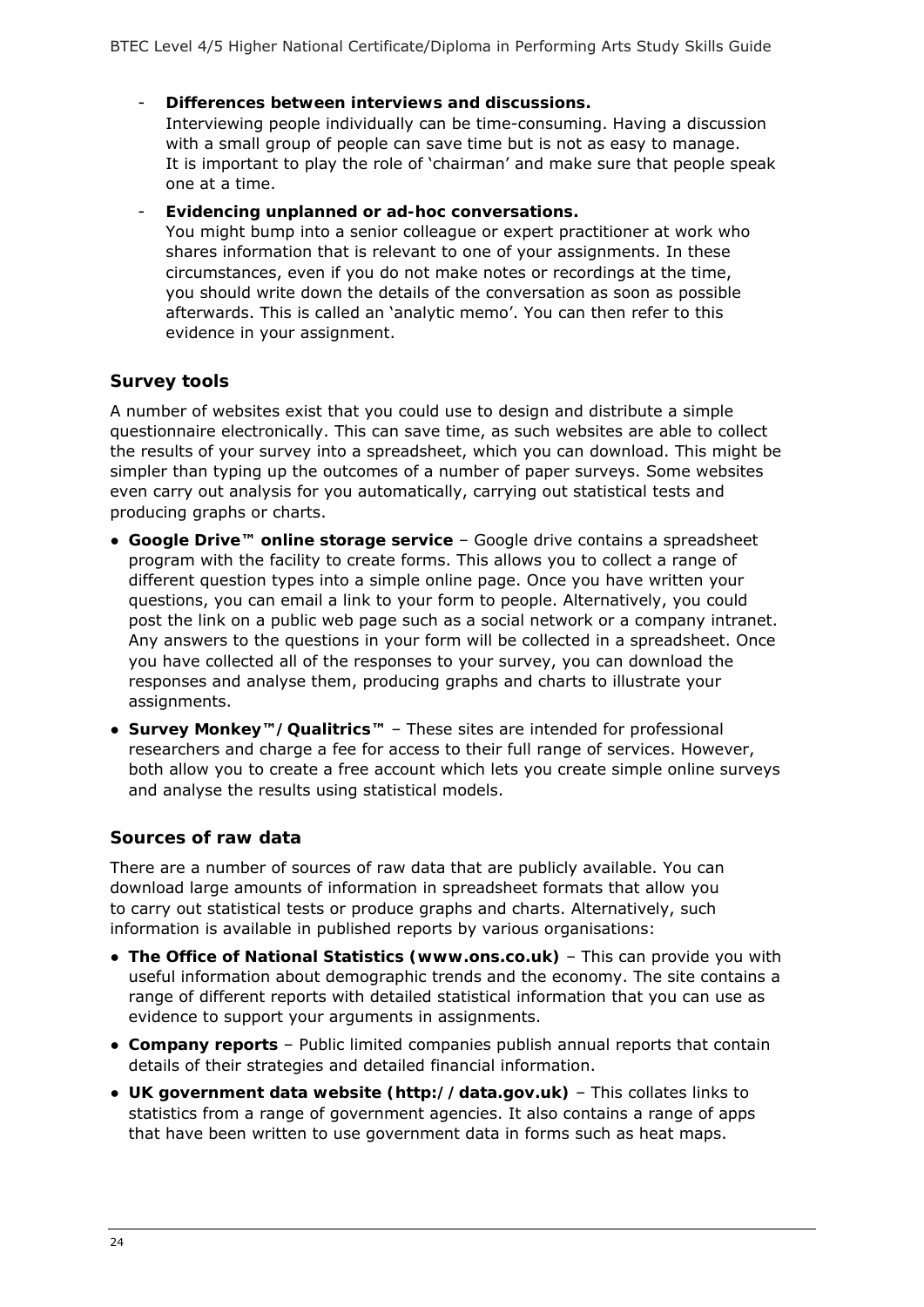# **Completing assignments**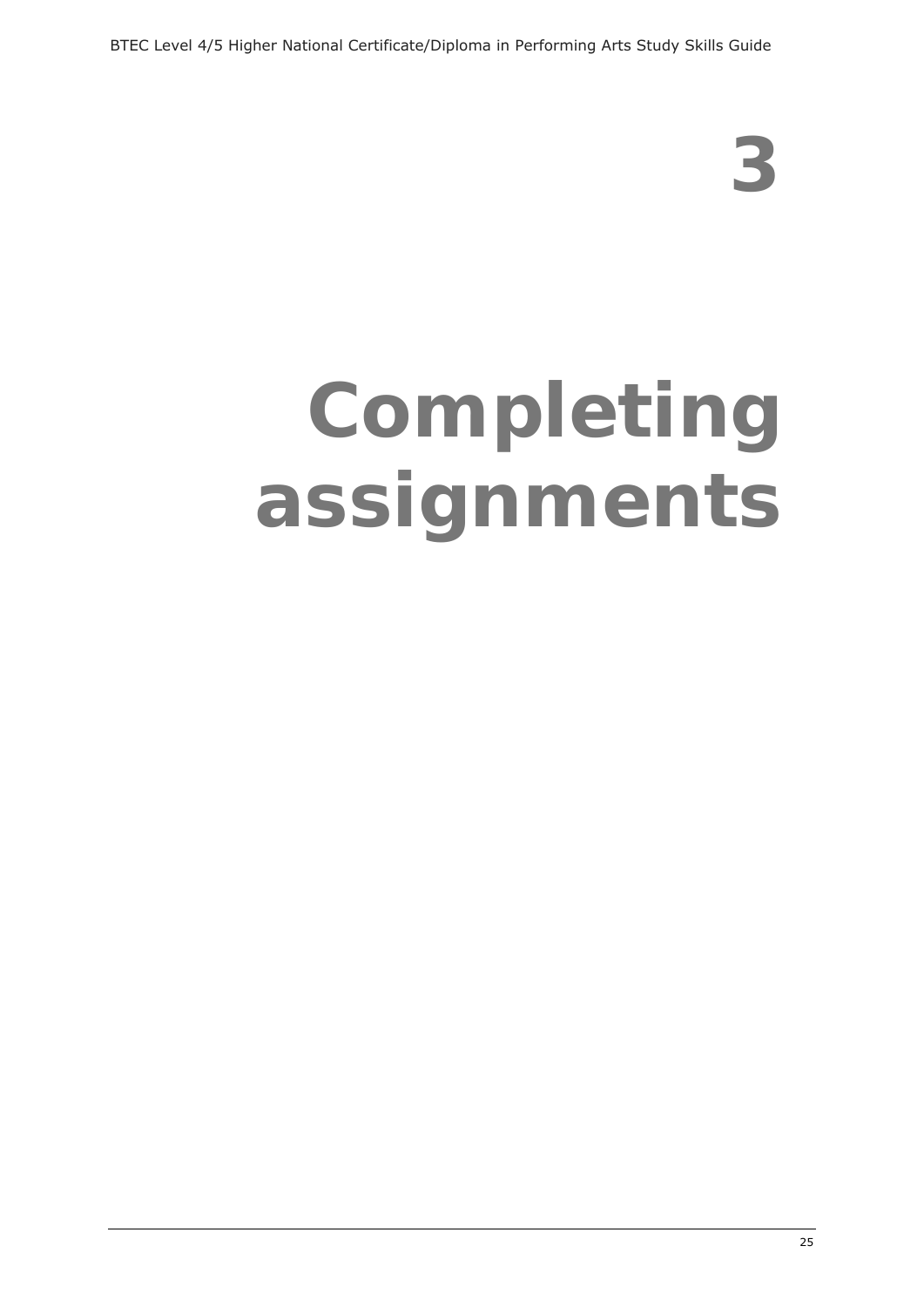When you start your BTEC Higher National Certificate or Diploma, you will be presented with an assignment brief by your tutor, which lays out the requirements of the coursework that you must complete. Being able to interpret these documents will be crucial to your success.

#### **Interpreting an assignment brief**

In order to interpret an assignment, you need to identify a number of key points. You need to:

- find the **command** words in each question or task
- determine what **content** is being assessed
- establish the **context** of the assignment.
- 1 **Command words**

Each task in your assignment will contain a verb that indicates to you the level of the response that you are expected to give. It is important that you interpret these verbs correctly so that you fully recognise the level of demand in each task. The interpretation of command words is addressed on the following page.

#### 2 **Content**

It is important to establish which theories and concepts must be covered in your assignment. Your tutor might provide you with a copy of the specification for the qualification; alternatively you could download this from the internet (http://www.edexcel.com/quals/highernationals10/performingarts/Pages/default.aspx). It is important to check that you have covered all of the required material to avoid needlessly resubmitting your tasks.

#### 3 **Context**

Your assignments will relate to a particular scenario. This might be something relevant to your workplace or it might be a situation relating to a case study selected by your tutor. You should normally ensure that your assignment relates closely to this context. This is because of the nature of the qualification you are studying for: you are expected to demonstrate academic knowledge in a workplace setting.

There are some additional considerations that you must take account of. The word count on your assignment should inform how much you write and help you to structure your response. A good way to do this is to start on a blank page and divide your overall assignment into subheadings. These should usually relate to the main themes or theories you need to cover. Once you have done this, allocate a number of words to each subheading, remembering that you will need to include a brief introduction and a longer conclusion to sum up your arguments overall. Budgeting words in this way will help you to keep within your word count. It will also help you break the assignment down into more manageable pieces that you can approach step by step over a period of days or weeks.

Your assignment will have a submission deadline, set by your tutor. Finishing well before this is important. You should ensure that you plan for enough time to read through your assignment and check you have covered all of the required content. You might find what you originally thought was well written and eloquent actually lacks a degree of coherence, so you might want to make some improvements to make your arguments more sophisticated or to add a point that you had accidentally omitted.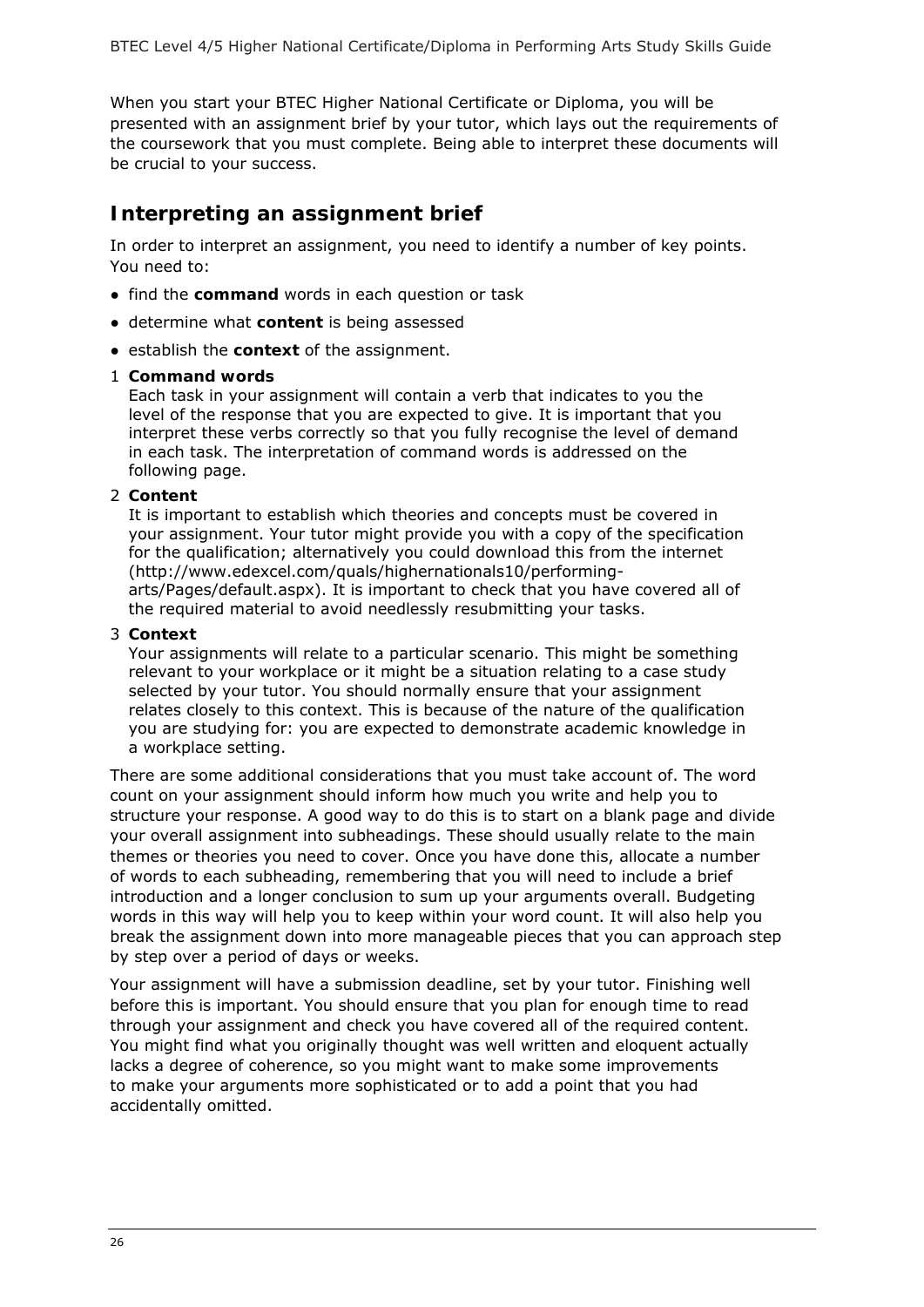### **Types of assessment**

There are two different types of assessment that you are likely to experience during your higher National course.

Formative assessment refers to activities that are designed to give you feedback and allow your improve your work. Your tutor might sit down with you and discuss your work and progress, helping you to prepare an action plan to improve your work.

Summative assessment refers to the final, formal assessment of your work that assigns you a grade. This is likely to happen at least once during each term or semester on your course. While you might get feedback from your tutor on the strengths and weaknesses of your work it is not always the case that you will be able to make further improvements to your work after these assessments.

#### **Understanding command words**

When you read a question in your assignment brief, you should look for the verb in the sentence. This is called a command word. It tells you how you should approach the task. Identifying and understanding the command word in a question is a vital step towards producing a good response to a task.

**Analyse** These tasks require you to explore the different aspects of an issue, considering the relative significance of each. You would normally need to explore causal relationships, examining how an action will lead to a particular reaction. This type of task would not normally require you to make judgements, but rather to drill down into an issue, exploring relationships in depth. **Assess** This requires you to weigh up the positive and negative aspects of something. Alternatively it might require you to explore the important and unimportant aspects of an argument. You should build these strands into a balanced argument before reaching a final balanced conclusion. **Critically analyse** This is a term you are unlikely to have seen before on your Level 3 or A level courses. This is when you have to explore the strengths and weaknesses of the ideas of a theorist or claims made by a professional body before reaching a final, balanced conclusion. You would normally begin by presenting the initial idea and arguments in favour of it, before introducing contradictory arguments. When you present the arguments, you should present their relative merits (e.g. their strengths and weaknesses) before summarising your arguments and reaching a final conclusion. **Evaluate** This type of question will require you to give an opinion on an issue, which you should support with relevant evidence. You should ensure that your response provides a balanced view of the issue, exploring points for and against your argument. This should lead to an overall conclusion where you summarise your main arguments and explain how you have come to your final decision. **Justify** This requires you to provide arguments in support of a particular interpretation of or perspective on something. This should be based on the use of theoretical justifications applied to normal business practice.

Commonly use command words include the following.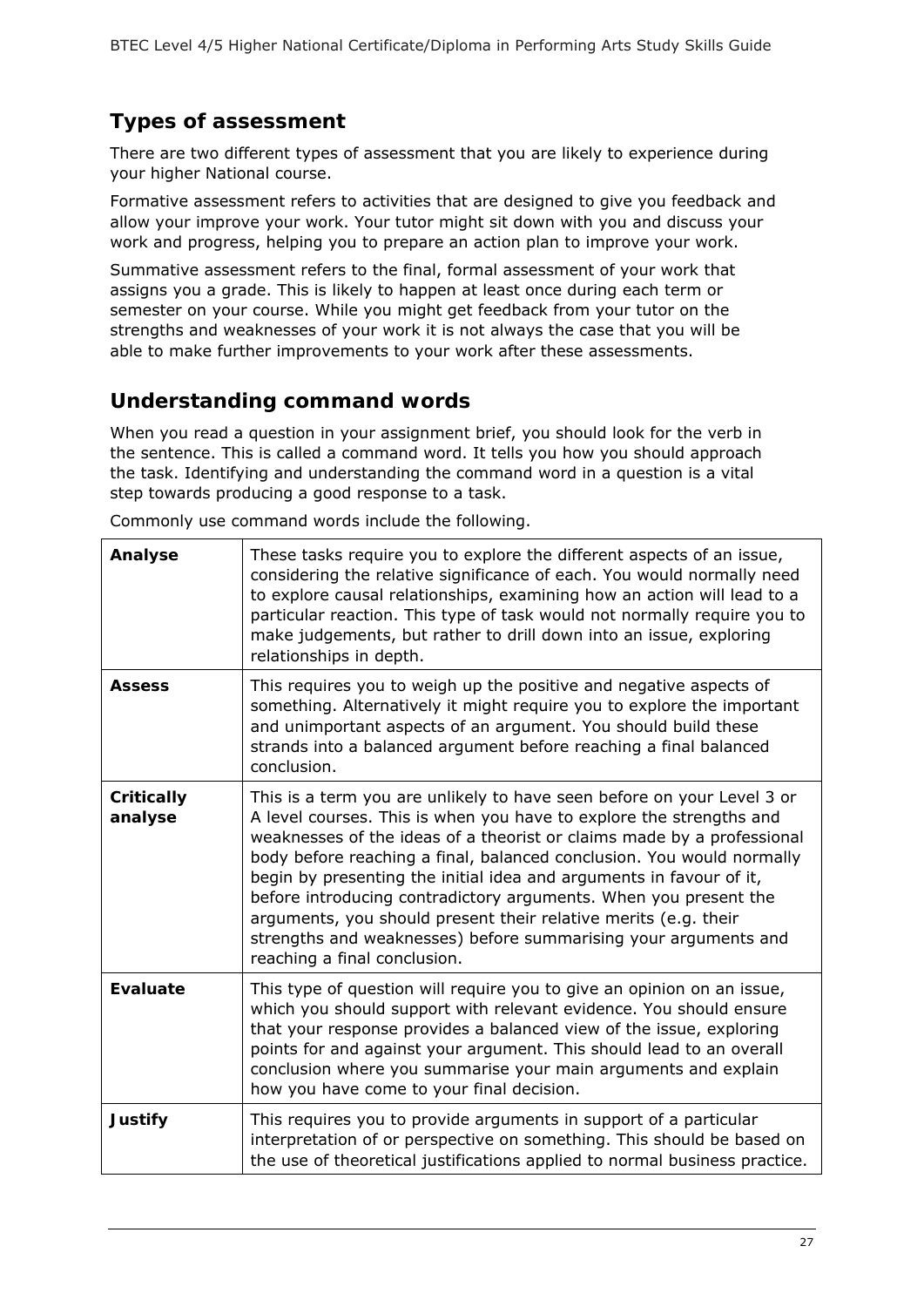#### **Accessing higher grades**

You will naturally be concerned with making the most of your studies and accessing the highest grades possible. There are specific qualities that an assessor will be looking for in your assignments, such as an ability to critique theories and ideas. You should make sure you are familiar with these requirements before you start writing your assignments. There are a number of practical steps you can take to maximise your opportunities to achieve higher grades.

#### **Independent reading is vital**

You will not be able to get the best grades by simply relying on the notes that you are given in class. You will be given a reading list for different modules that you study. This is the minimum that is expected of you in terms of independent study. You should aim to read and make notes on the relevant sections of each book on your reading list as well as following up on references highlighted by tutors during lectures, seminars and tutorials. Another way of finding further texts to study is to look at the references at the end of chapters in your course texts. This will allow you to explore the material that informed the books you have read and explore the concepts in them in greater depth. This can help you develop your understanding of key points.

#### **Understand the demands of your assignment brief**

One of the easiest ways to lose marks is to provide a response that does not fully answer the questions set. You should take great care to read your assignment thoroughly and to clarify any points of uncertainty with your tutor. You need to make sure that your answer is well focused on answering questions. Detailed recitals of material from course textbooks might show that you have a superficial understanding of a topic but will get you, at best, a passing grade or worse. You need to demonstrate your ability to think critically and to apply theory to a range of different scenarios.

#### **Demonstrate originality**

To achieve the very highest grades, you should demonstrate some evidence of the ability to construct original thoughts and ideas. This does not meant that you are constructing your own theories, but it might be that you find a novel application of existing ideas or offer a unique criticism of established ideas. A good way to approach this is often by using your own experiences and insights to inform your work. Basing your assignments on workplace experience or primary research can provide a source of unique insights. However, be careful to avoid long descriptions of scenarios in this case. You should ensure that your insights are relevant to the questions that you are answering and that you are not simply going off on a tangent.

#### **Make the most of class sessions**

It might sound obvious, but regular attendance at lectures, tutorials and seminars will help you to perform better. Your tutor will regularly offer advice on assignments and you should take note of this. You are also likely to hear explanations of a range of theories and concepts that go beyond those in the material on your reading list. This will give you clues as to what to look for in the library to read around the topics studied more effectively.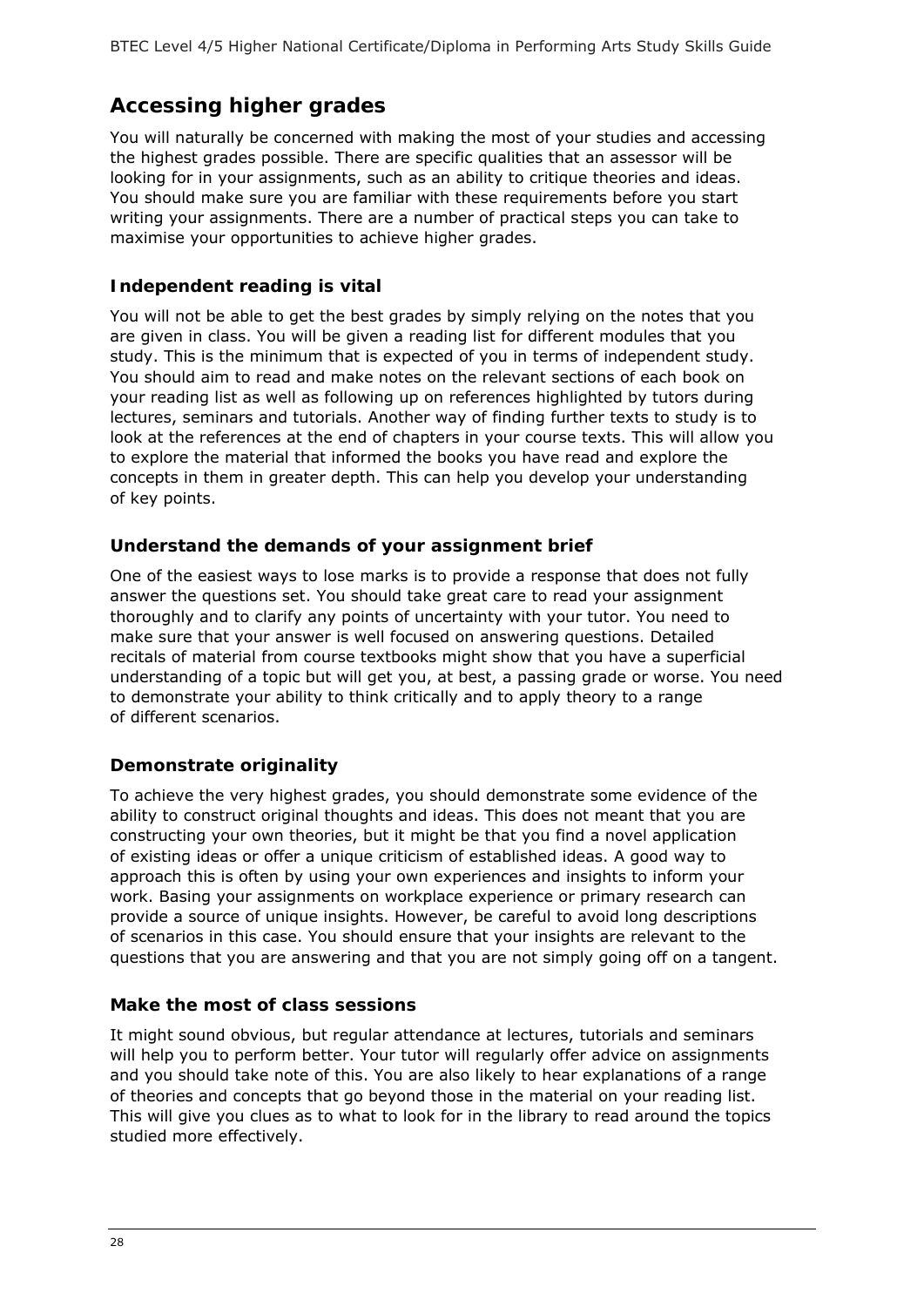#### **Be critical**

This does not mean that you have to tear apart every concept that you write about, but it does mean that you should not simply accept ideas at face value. Just because a concept has weaknesses does not invalidate it, but if you fail to acknowledge and address these weaknesses, then it will make your arguments far less convincing and constrain you to lower grades.

#### **Choosing citations and sources of information**

A common question that many learners ask is how many references they should include in their tasks and how do they know when to cite an author's work.

The question of when to cite work is simple to answer: whenever you write something that is based on someone else's ideas, you should acknowledge this connection. This is the simplest way of avoiding the risk of being accused of plagiarism (see page 35). It also helps you later on if you want to develop a piece of work further, because you are better able to see how you found ideas and arrived at conclusions.

In terms of the number of references you should include, there is no definite answer. The number of references cited will depend on the topic being addressed and on the requirements of your awarding institution. Some areas of theory will have large, well-developed bodies of literature with which you will be expected to familiarise yourself. Others might not have such a body of relevant literature and so there will be a lower expectation in terms of the number of authorities that you cite. The reading lists distributed by your tutors at the start of a module (often included with assignment briefs or in course handbooks) should give you a good idea. If the reading list for your module lists five books and five journal articles, it is reasonable to assume that this is the minimum expected of you in terms of your engagement with literature. Of course, it is possible to find further sources of material through searches of Google Scholar<sup>™</sup> (see page 17) or through examining the references cited in these texts. This might help you to find further sources of information.

Other than selecting published resources, you may need to use your own research in your assignments. When this is the case, your tutor will normally make this clear in their explanations of your tasks. It is also likely to be stated in your assignment brief. Do not assume that writing higher-level assignments will be onerous and that you will have to spend vast amounts of time collecting hundreds of responses to surveys or carrying out interviews. That might be the case on postgraduate-level courses, but at Levels 4 and 5 you are likely to need less complex evidence. If you are in any doubt as the quantity, nature and scope of the evidence that you need to include in your assignments, you should discuss this with your tutor.

#### **Exemplar work**

Many centres keep examples of good assignments produced by previous learners. This can be a useful starting point for you. Examining their reference lists will help you to focus your own reading and research. You can also get clues about possible approaches to gathering primary research.

While it is an appropriate strategy to benchmark your own work against that of your fellow learners, you should always make sure that you avoid directly copying their work. It is important that you do not plagiarise existing assignments, as this will result in your assignment not being accepted, or more serious consequences.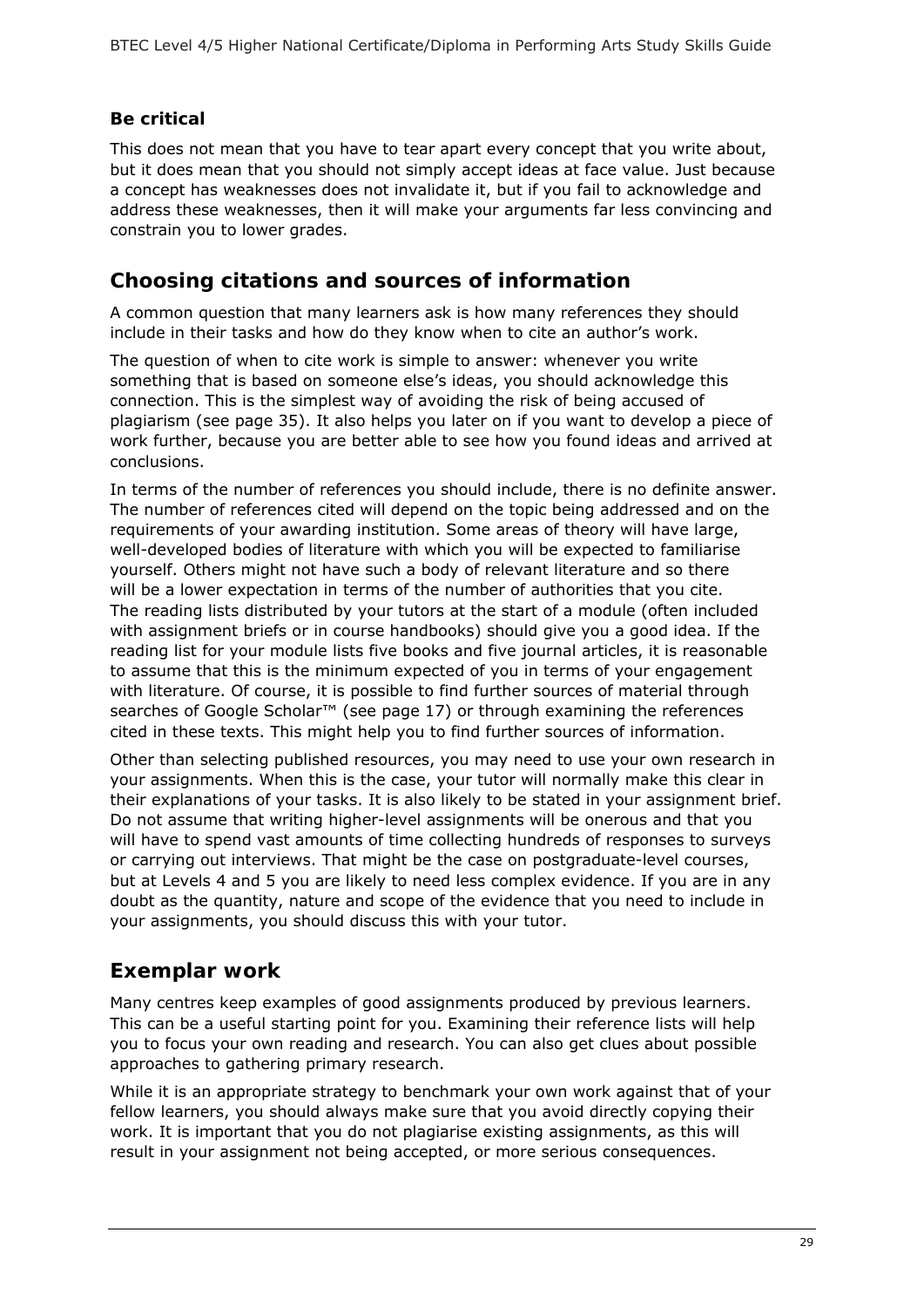#### **Critical reflection**

Critical reflection refers to the ability of an individual to look back at experiences such as workplace activities or discussions in a lesson and think about them in a carefully considered way, questioning the main points that you have identified in your experience. This is often seen as a means to construct knowledge through gaining experience.

As a higher-level learner, you should be developing your ability to reflect critically on your experience by using the theories that you learn in your BTEC Higher National. This will allow you to explore the effectiveness of your own practice and that of others. It also allows you to question the validity of theory – are the ideas that you learn in class practical? Can they be applied to every workplace or situation, or are they more meaningful to some than others?

When you are undertaking a period of critical reflection, it helps to structure it using a series of generic questions. These could include the following:

● **What am I reflecting on? What was my learning experience? What did I see/ hear/do?**

You should ensure you are clear about exactly what you are reflecting on and write a simple statement or short paragraph to define the experience. This might be a description of a specific event in your workplace or of a discussion you had with your tutor. This will allow you to constrain your reflection so it is clearly focused.

#### ● **What was the context of the event on which I am reflecting?**

You should think about what you saw and where you saw it. Was it a routine activity? Was it a normal day? It might be that you are thinking of an event that ran badly, for instance. Considering environmental factors can often explain events. For instance, if you are reflecting on your experience of chairing a meeting that went badly, you might consider the participants – if two of the attendees had an argument during their lunch break, then this might explain a reluctance to contribute to a team meeting afterwards.

#### ● **What alternatives might exist?**

This requires a mixture of imagination and application. You should use your creative thinking skills to suggest alternatives and your knowledge of theory to think about what kind of solutions would be recommended by noted authorities.

● **How true/correct/appropriate were the events on which I am reflecting?**  Be sceptical! You might be able to suggest that something went wrong because it was badly planned or aimed at the wrong target customers.

This process does not have to be applied to an experience in the sense of something you have 'done'. You could apply it to your reading of a key text or range of sources such as journals. They key thing to remember is that you should ask searching questions about the nature of the issue you are considering and provide answers to those questions.

A useful way to undertake critical reflection regularly is through the use of a reflective journal or learning log. This is a document that you maintain either as a physical, handwritten journal or electronically, in a private blog or just a typed document. A useful aspect of such journals is that they can be cited as evidence in assignment writing.

Being reflective is not always easy and does not come naturally to everyone. It is something you have to learn and practise over time. A key point to remember is that you are not merely recording a narrative version of events, you are questioning their nature and purpose so that you can learn from them. That is the key differentiator of critical reflection from simple storytelling.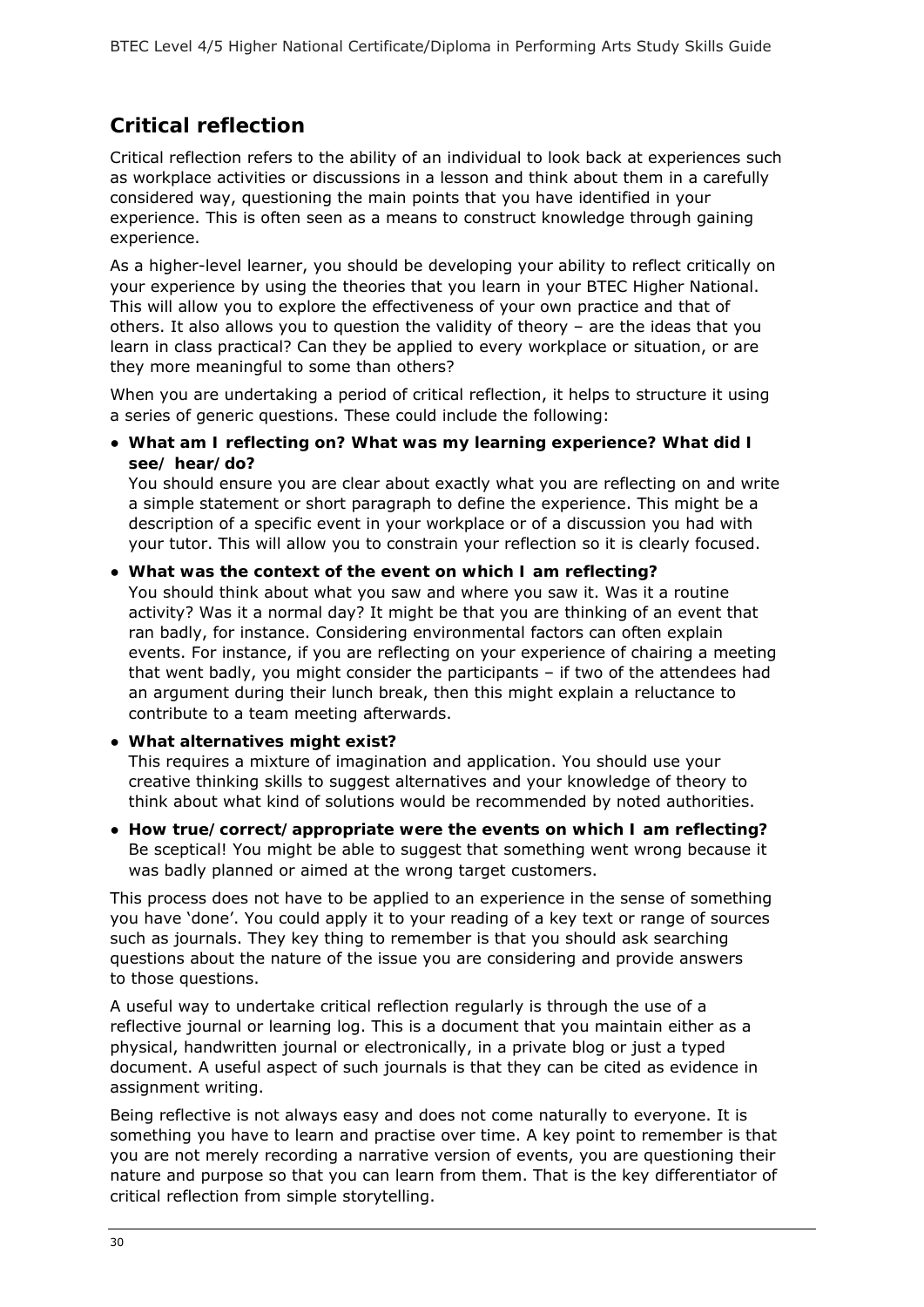### **Thinking skills**

In order to complete your assignments, you will need to employ a range of different approaches to solving problems. There are a number of approaches to solving problems which are useful in different situations. They will be of differing value to different people and while it is useful to explore these techniques, and read about them in more depth if they seem useful to you, it might be that another approach is more useful to you personally.

#### **Divergent and convergent thinking**

These approaches are based on developing a central theme, question or idea.

- **Convergent thinking** involves focusing on a particular problem and thinking of all of the theories and concepts that might provide an answer to the problem. The idea is how existing knowledge can be applied to provide an answer. This is built on the assumption that a particular 'correct' answer is possible. This might be useful if you were producing an assignment on improving staff motivation. You might explain how theorists such as Maslow, Herzberg and Vroom would approach the problem, and select the most appropriate answer for a given context.
- **Divergent thinking** involves focusing on a specific problem and looking for a unique or novel solution. For example, you might take as your focus a specific object and try to imagine as many uses for it as possible. The idea is to find new ideas and creative solutions – to 'think outside the box'. This might be useful if you were asked to complete an assignment relating to marketing, for example, producing a promotional campaign for a product – you might think of a novel approach to attract the attention of potential customers.

These techniques can be used together. A brainstorming session for a new product idea might use divergent thinking to develop a range of ideas. You could then use convergent thinking to evaluate these ideas in terms of a specific theoretical model.

#### **Lateral thinking**

This is an approach to problem-solving that requires you to put aside your preconceptions and use your imagination to generate original ideas. This approach is widely credited to the author Edward De Bono. The technique requires you to ignore existing structures and frameworks, and start again from scratch. Rather than thinking about the structure of a business in terms of reorganising existing job roles and activities, you would begin from a blank page, questioning the need for each role and activity, and how they are organised.

A good starting point for these skills is to complete lateral thinking exercises; you can find many of these online. This will allow you to understand how the skills can be applied in a number of situations and will help you to practise thinking in this way.

You could try solving some lateral thinking puzzles by visiting www.folj.com/lateral or www.allpuzzles.net/wordpuzzles/lateralthinking/index.htm.

#### **Developing creative thinking**

Other than divergent and lateral thinking, there are a number of other approaches that you can use to practise and develop your creative thinking skills. Producing mind maps as a means of brainstorming is one useful approach. Getting into the habit (individually or in a group) of writing down as many answers to a question as possible helps to stimulate creative ideas. The key is not to worry about how good the ideas are until the end of the exercise. At that point you can select points with potential for further development.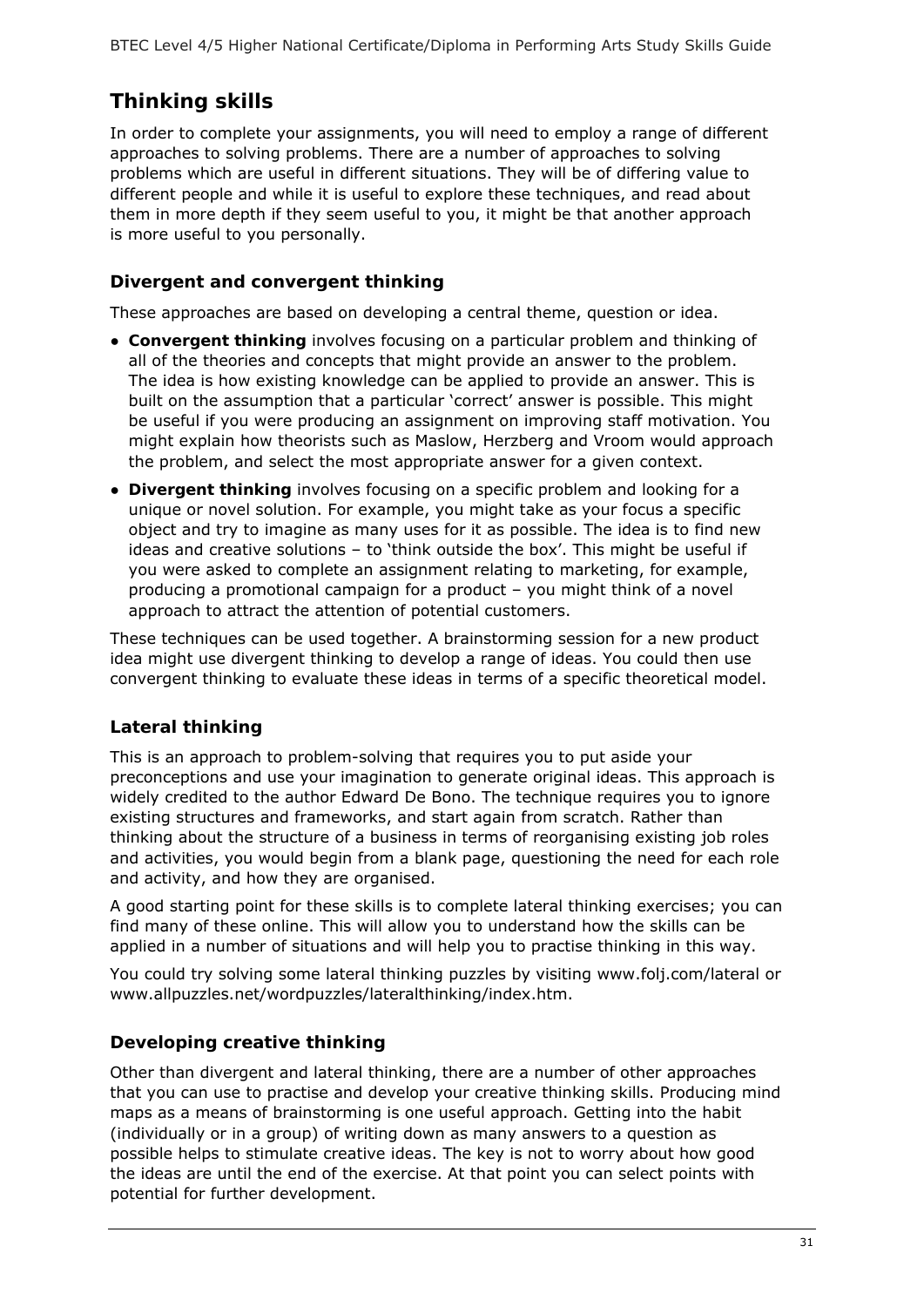#### **Evaluation**

Evaluation refers to your ability to make a reasoned judgement. If you are evaluating something, you have to present arguments for and against something before explaining which arguments are strongest and making a final judgment.

#### **Justification**

Justification is when you have to present the arguments for and against something before reaching a final decision. To write a well-justified argument, you have to show clear arguments for it and also demonstrate the flaws in the arguments against it.

#### **Choosing an appropriate format for a written assignment**

You will normally find that the format in which you present your assignment is laid out in your assignment brief. If you are uncertain of how to lay out your work after you have read your assignment brief, you should consult your tutor.

Some points relating to the format of your assignment may be set out in your centre's policies – for example, the size of font that you use or the amount of line spacing. You should also be aware of requirements such as content that needs to be included in headers or footers on pages. It is common practice for information such as student registration numbers and names of tutors to be included. You should also ensure that pages are numbered. This will let you cross-reference the material in the assignment and help your tutor to provide you with feedback. It also makes it easier to spot if, for example, a page falls out of your assignment.

The most common format in which assignments are requested is a word-processed essay or report. This is quite a practical format to use. It is easier for the tutor to read, can be backed up onto portable storage media or cloud storage platforms to avoid work being lost, and it also makes it easier to make any amendments required after you receive feedback on your work.

You should aim to ensure that your work includes a contents page at the beginning and that you include a section listing your references at the end. These pages would not normally count towards the word count for your assignment.

#### **Other forms of evidence for assignments**

Your assignment may state other acceptable forms of evidence for the assignment. These will vary according to the subject studied and the context in which you are studying, i.e. work-based learning or in the classroom. Examples include logbooks, diaries, A4 print outs of PowerPoint® slides, video clips, blogs, websites, annotated photos or drawings and audio recordings of professional discussions. It is important to note that the forms of evidence used must be labelled with the student's name and the learning outcomes and assessment criteria that they relate to.

#### **Special requirements for specific assignment types**

Some assignments might require a different format. Any requirements of those assignments would usually be listed in your assignment brief, but it is worth bearing in mind a few guidelines.

If you are asked to submit a presentation, you should ensure that any visual aids you use are provided for your tutor. You will also need to include a copy of any notes you use when completing your presentation. Alongside this, you will normally need to submit a recording of your work. This is so that the grading decisions made by your tutor can be confirmed by internal and external verifiers. You should take steps to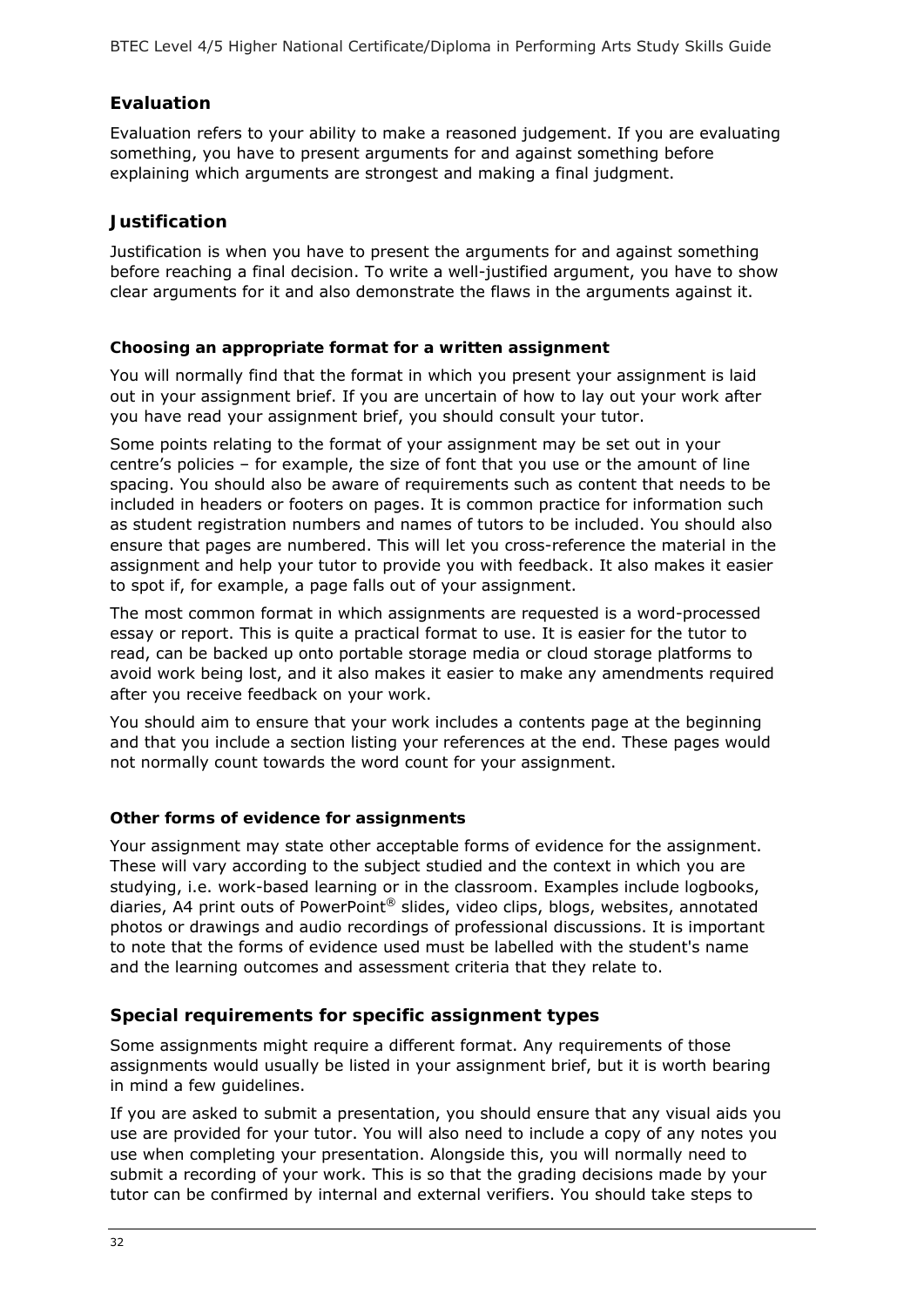ensure that an appropriate recording is made of your presentation. This might be a digital video recording. In some cases this could be achieved using a smartphone, as these devices often have good-quality video cameras, although you should check that the sound quality is good enough to make what you say intelligible.

Another format you might be asked to use is be a podcast. This is when you deliver an aural presentation in the style of a radio program and record it as an MP3 file.

Regardless of the format in which you present your work, you will still need to reference your material appropriately. In a PowerPoint® presentation, you can add references on each slide and then add a list of sources at the end of your presentation. If you submit your work in another format, such as a podcast, you might need to add supporting notes that highlight the sources you have used.

#### **Structuring an assignment**

Organising the different strands of an assignment into a coherent structure is important. Organising your thoughts coherently makes your arguments clearer. This makes it easier for you to proofread and also for you to check that you have covered all of the required content. As previously mentioned, it also helps to structure your assignments logically so that you can 'budget' the words available to you into sections to avoid exceeding your word count.

#### **Breaking an assignment brief into sections**

Breaking an assignment into separate sections has a number of purposes. It helps you to plan your use of your word count and it also helps you to plan your reading. If you are aiming to cover a particular theory or concept this week, then you know what you need to look for when you visit the library. Similarly it helps you to plan your use of interlibrary loans or reservations at your local library. This will help to make your workload more manageable overall.

The exact type of sections that you divide your assignment into will depend on the nature of the task. You might structure it around a series of case studies, for example. Alternatively, you might organise it by positive and negative arguments. Another possibility is to structure the work into the work of key theorist or thinkers in the field you are covering.

Taking a logical approach to your assignments should help to make your overall argument more coherent. The key decision is to find a structure that complements the question that you intend to answer. There is no one right or wrong way to do this, but it is a good idea to discuss the structure of your assignment with your tutor before you begin writing it so that you can confirm that you have taken an appropriate approach.

#### **Building an argument**

You must always remember that you are responding to a question and not simply repeating it or providing a set of theory notes. All of the material that you present must somehow address the tasks set in your assignment brief.

You would normally start your argument with a proposition (sometimes known as a claim) – this is a statement about something. You might, for example, comment on the importance of strategic planning for achieving competitive advantage. Once you have made a claim, you should then provide some supporting evidence. This should normally combine a theoretical argument with an example that can illustrate the point. This chain of logic should support your claim and have some relevance to the question you are answering. You should conclude your argument by referring back to the question you are answering – how has your logic addressed the question?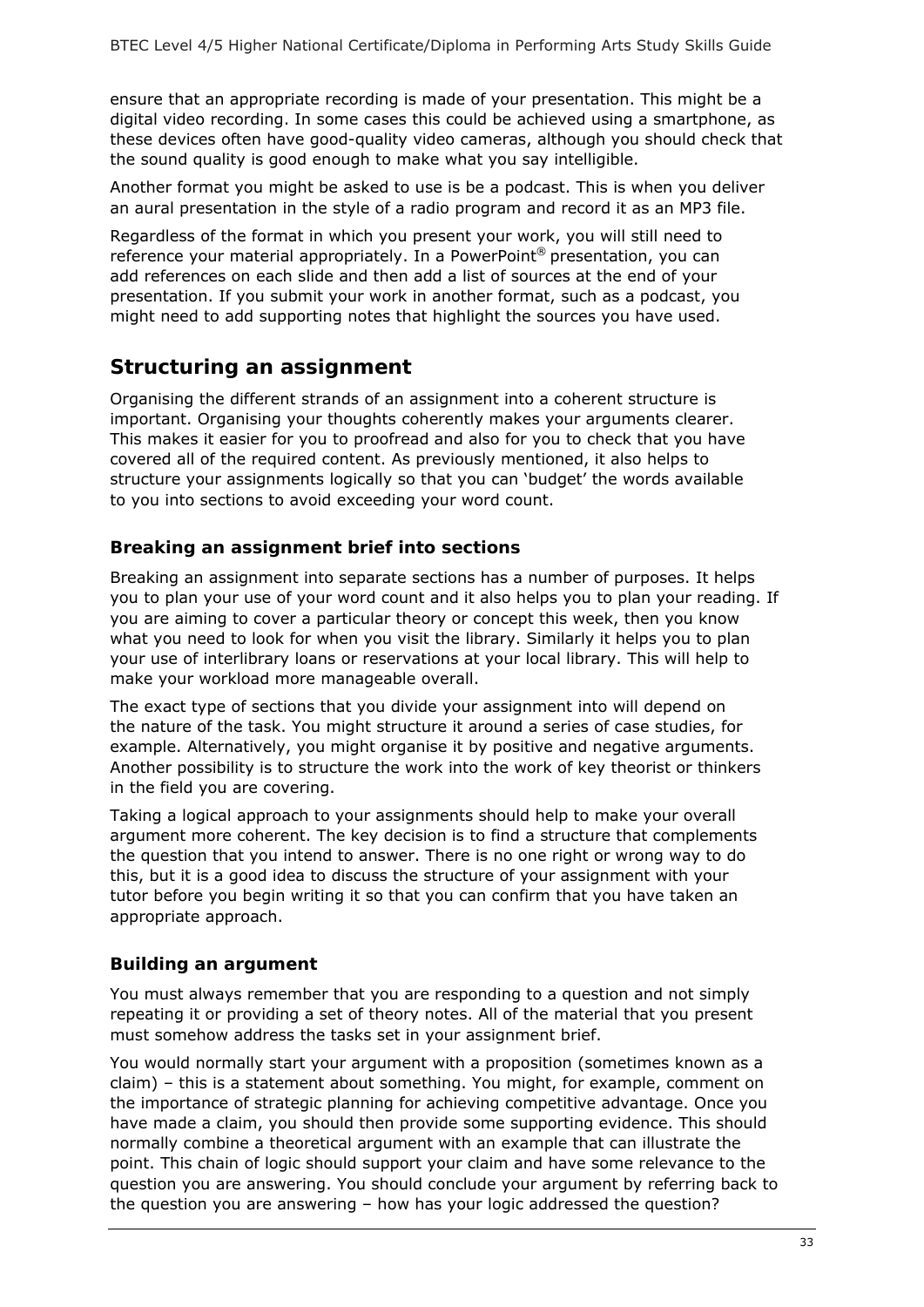#### **Supporting evidence and counter-arguments**

You should always include evidence from an appropriate range of sources to support your arguments and counter arguments. This might be in the form of work from a particular theorist or a case study example that shows how principles work in practice. Alternatively, you might have conducted an interview with a business manager that articulates a specific principle you want to illustrate.

It is important, as a higher-level learner, that you acknowledge and explore arguments opposed to those that you present. These points should be developed in as much detail as those that you support. This will then allow you to develop a well-reasoned conclusion.

#### **Structure**

There are a number of key sections that you would normally be expected to include in a piece of work at higher national level.

- **Executive summary** This is a short overview of the main points in your assignment. This would be 100 to 200 words. You should highlight briefly the main points that you cover and give a short summary of your conclusions.
- **Body of arguments** The majority of your assignment will be your arguments for and against different propositions. This is where you should demonstrate how your knowledge of relevant theory relates to current practice in a range of businesses.
- **Conclusion** The final section of your assignment should summarise your main arguments and explain how they have led you to an overall judgement. You should balance points for and against a proposition, and explain why you feel that one side has a greater claim to being correct.
- **References** You should list all of the source material that you have used alphabetically by the surnames of authors. This should follow the Harvard referencing convention outlined on page 25 unless your institution requires the use of a different system. You should take care to check that the citations in your main body of arguments match this list.

#### **Critical writing skills**

At this level of study, your assignments should not be merely describing theories and concepts but should be demonstrating some critical insight into them. This is partly achieved through the presentation of balanced arguments, as we have already discussed, but there are a number of other points you should take into account when writing your assignments:

- Identify any aspects of theories that you need to treat with concern or caution. You might find some theories have been criticised by other authors or you might find they are based on a study of a different industry to the one on which your assignment is focused. Alternatively, you might find that the theories you are considering are a number of years old – this might be a reason to question whether they are still applicable. In each case you should acknowledge these criticisms and should comment in your conclusion about how they affect your argument overall.
- Criticise theories and concepts. Do not accept an author's work without in some way evaluating it or commenting on its relevance and accuracy. You might critique their arguments or you might critique the evidence that they use.
- You should show recognition of any limitations of your own arguments and evidence base. You are only carrying out work on a small scale. You might note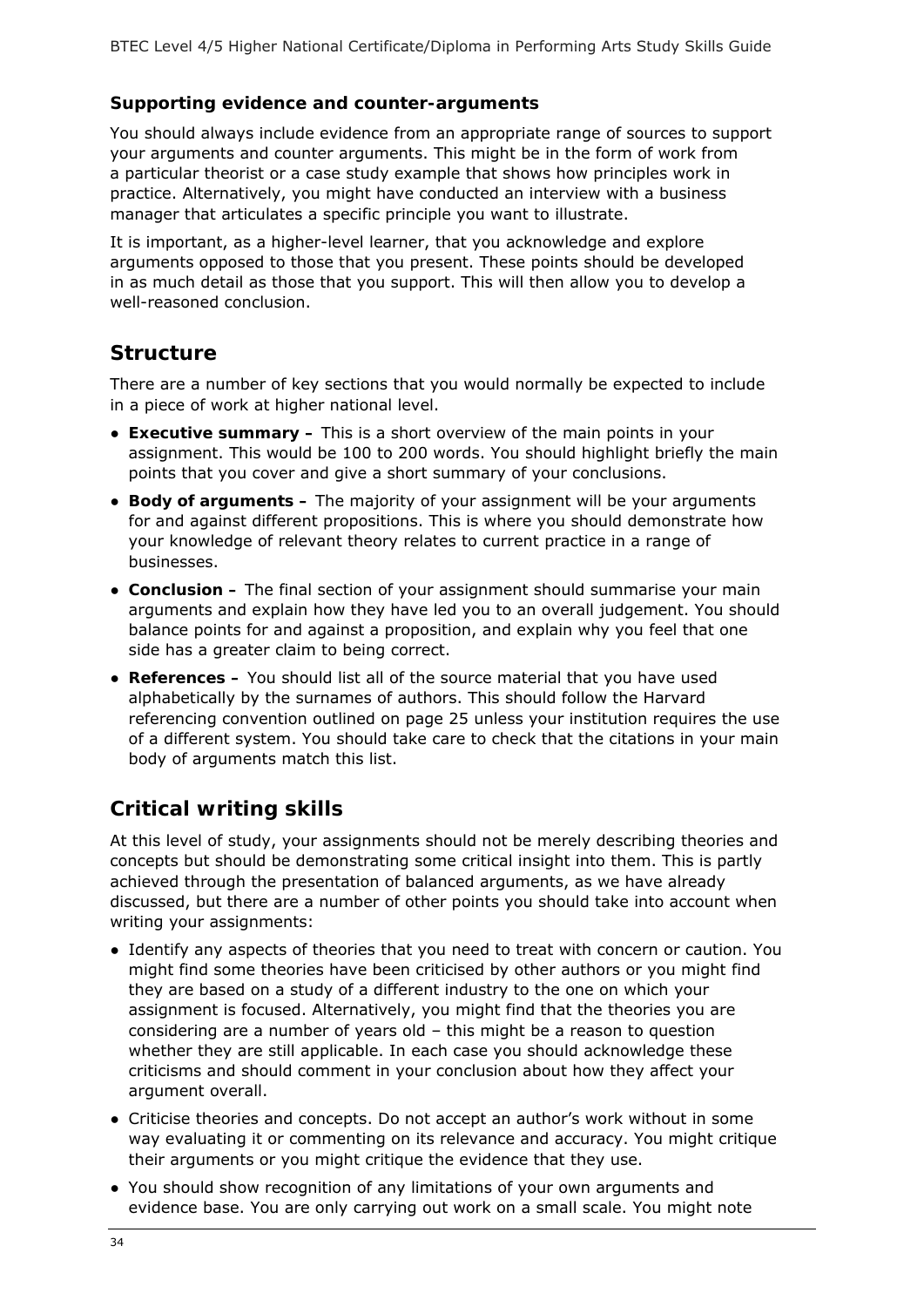that your literature review is not exhaustive, or that you have only examined one case study of one industry. There is nothing wrong with acknowledging that your work has some limitations and it does not undermine your arguments to do so. There is no point pretending that your work is comprehensive. Such acknowledgements are often included in a section of suggestions for further research/study.

#### **Avoiding plagiarism**

Plagiarism is one of the most common forms of academic malpractice and can have severe consequences for learners. In some cases, it is easy to commit an act of plagiarism accidentally. Unfortunately, while this might count as mitigating circumstances in your defence, it does not excuse the act – a sin of **omission** is dealt with in the same way as a sin of **commission**. As such it is important to understand what is meant by plagiarism and how you can avoid it.

#### **Definition and consequences of plagiarism**

Plagiarism is when you represent another author's work as your own. This applies not just to directly copying pieces of text but also to using ideas and concepts without acknowledging their source.

This might include anything from deliberately copying a section of another learner's essay to copying a section from a book or a website. Furthermore, if you paraphrase an argument made in a journal article or indeed any other source, you must cite the source of the argument. Simply making small adjustments to the order of sentences or to the words used to describe an idea does not make it your own.

Most colleges and universities dealing with work by higher-level learners now routinely use anti-plagiarism software. This scans documents and compares them to a large database of both published and unpublished work, including assignments from previous cohorts of learners. This software can be extremely sensitive and will detect any similarities between pieces of work, so it is a good idea to get into the habit of citing your sources as you go along. Forgetting to add a reference at the end is not a good defence.

The consequences of being caught plagiarising work can be severe. You might find that your assignment is given a failing grade and that you have to resubmit it. In a serious case where it is proven that someone has deliberately committed an act of plagiarism, they might be suspended or even removed from a course of study. For an apprentice this is particularly serious – failing to get your professional qualifications might lead to your dismissal from your job or at the very least expose you to disciplinary procedures at work.

Before you start writing your first assignment, you should make sure that you are familiar with your institution's policy on plagiarism. This is likely to set out details of how academic malpractice is defined, how it is detected, likely penalties and rights of appeal. This might help you to clear up any uncertainties before you submit your work.

#### **Attributing direct quotes, ideas and arguments**

Whenever you directly use someone else's work in your assignments, you should reference this as discussed on page 22. Normally, direct quotes are placed inside inverted commas. If you are giving a short quote, this can be contained in a paragraph. If you are giving a longer quote, you should present this as a separate paragraph. When you give a direct quote, you should include the page number after your citation.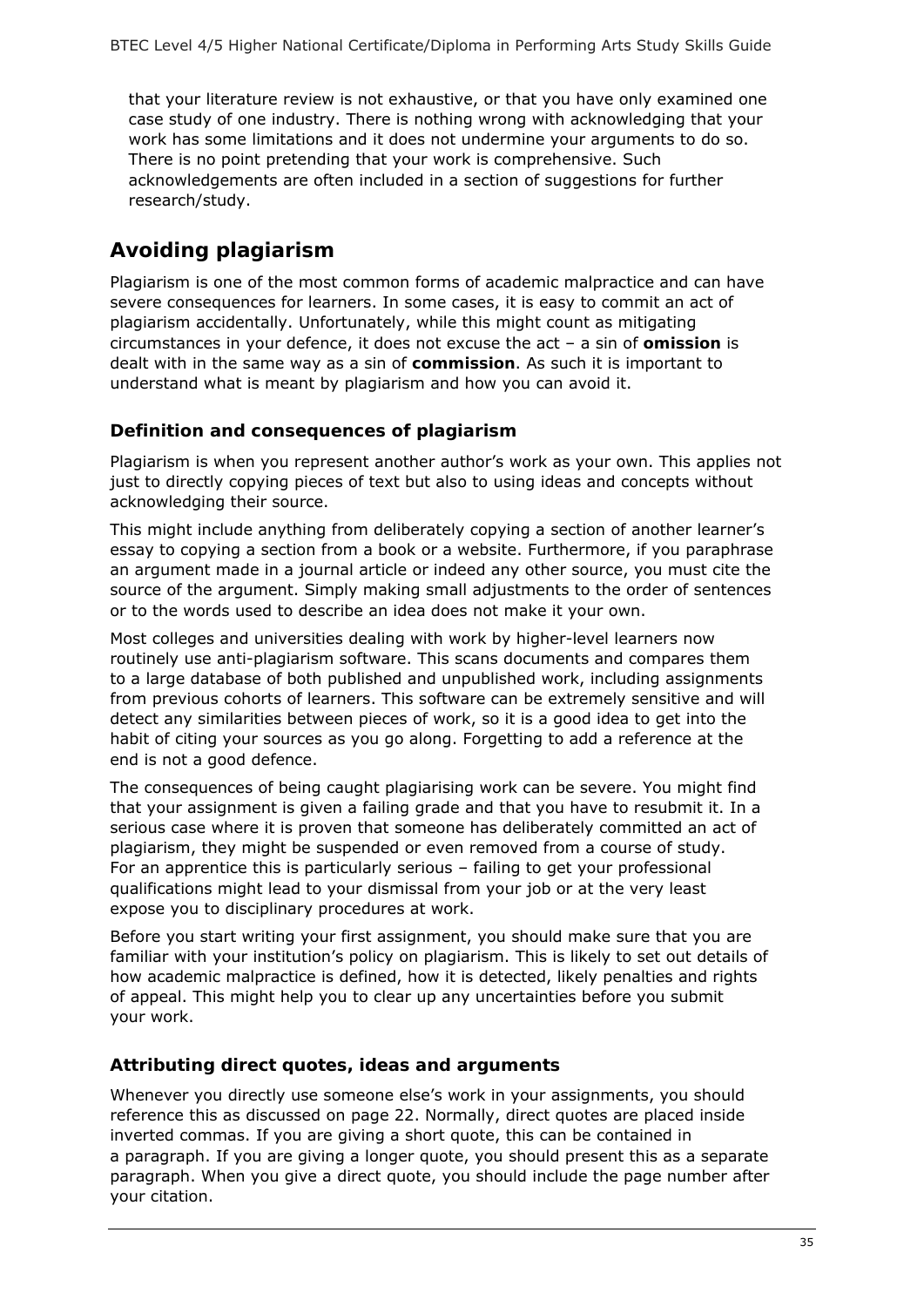While an indirect use of a source such as paraphrasing an argument does not need to be included in speech marks, you should include a citation in brackets immediately before or afterwards.

#### **Adding commentary and counter-argument to citations**

When you add a quote, it is good practice to comment on it. You should note how the quote is relevant to the question you are answering. Alternatively, you might present a counter-argument to an author's suggestions. Try to keep quotes as short as possible. The main point of an assignment is to demonstrate your own understanding.

#### **Keeping tabs on sources for citations, figures, etc.**

You will find it useful to keep track of the sources of information that you use. A notebook might be a handy way to quickly jot down page references and web addresses. Alternatively, a spreadsheet with columns for details such as author and year might be helpful if you are more confident with computers.

#### **Avoiding plagiarism**

There are a few simple steps that you can take to make sure that your work does not contain any plagiarised material:

#### 1) **Give yourself plenty of time.**

An easy way to plagiarise material accidentally is to rush a task because you have started it the day before the deadline. The more time you take to complete an assignment, the less risk you face of not realising that an argument is very similar to someone else's work.

#### 2) **Start as you mean to go on.**

Do not directly cut and paste any material that you find on websites or in journals/ebooks into your assignments. Make sure that you keep any collections of notes or sources material separate from your main assignment, just in case you get confused at a later date.

#### 3) **Be selective in your choice of source material.**

Make sure you are carefully only to select source material that is relevant to your assignments. Be particularly careful of sources that you do not fully understand, as these can leave you more susceptible to paraphrasing or quoting material without the right attribution.

#### 4) **Reference as you go.**

Make sure that you add any references and citations to your work as you go along, rather than waiting until you are ready to submit your work before starting. Recording your sources as you go along helps you avoid a last-minute rush to complete this task and reduces the chance of you making a mistake.

#### 5) **Check your sourcing carefully.**

Go through your assignment and ensure that you have included a reference for any direct quotes or any material you have paraphrased. You should ensure any material that you are not confident is your own is either provided with an appropriate citation or removed from your assignment. Remember: when in doubt, cite!

#### 6) **Make use of the advice that is available to you.**

Make sure you speak to your tutor and read the guidance that is available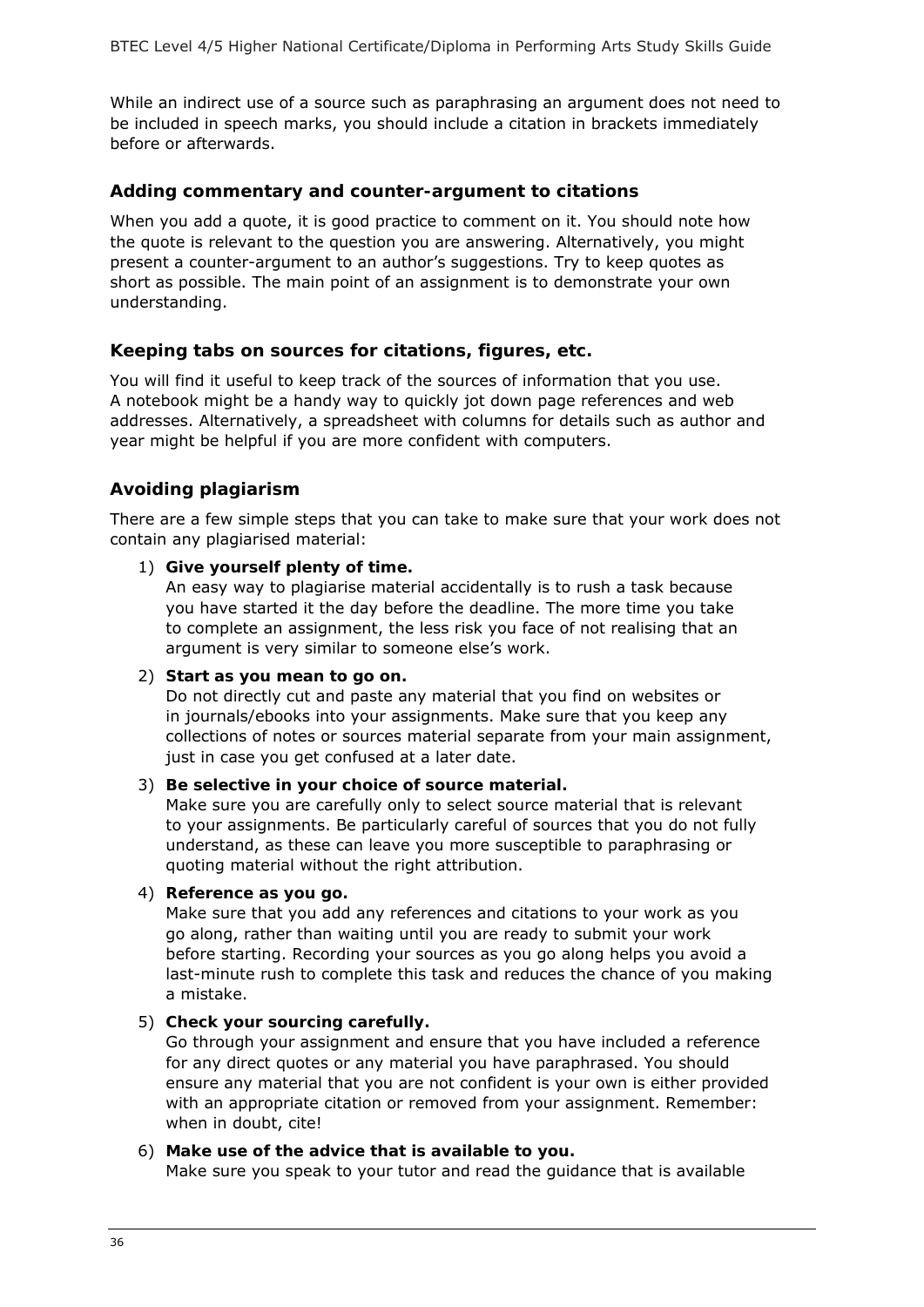for your course in your student handbook. You should be able to find useful advice and guidance on how to write an academic paper.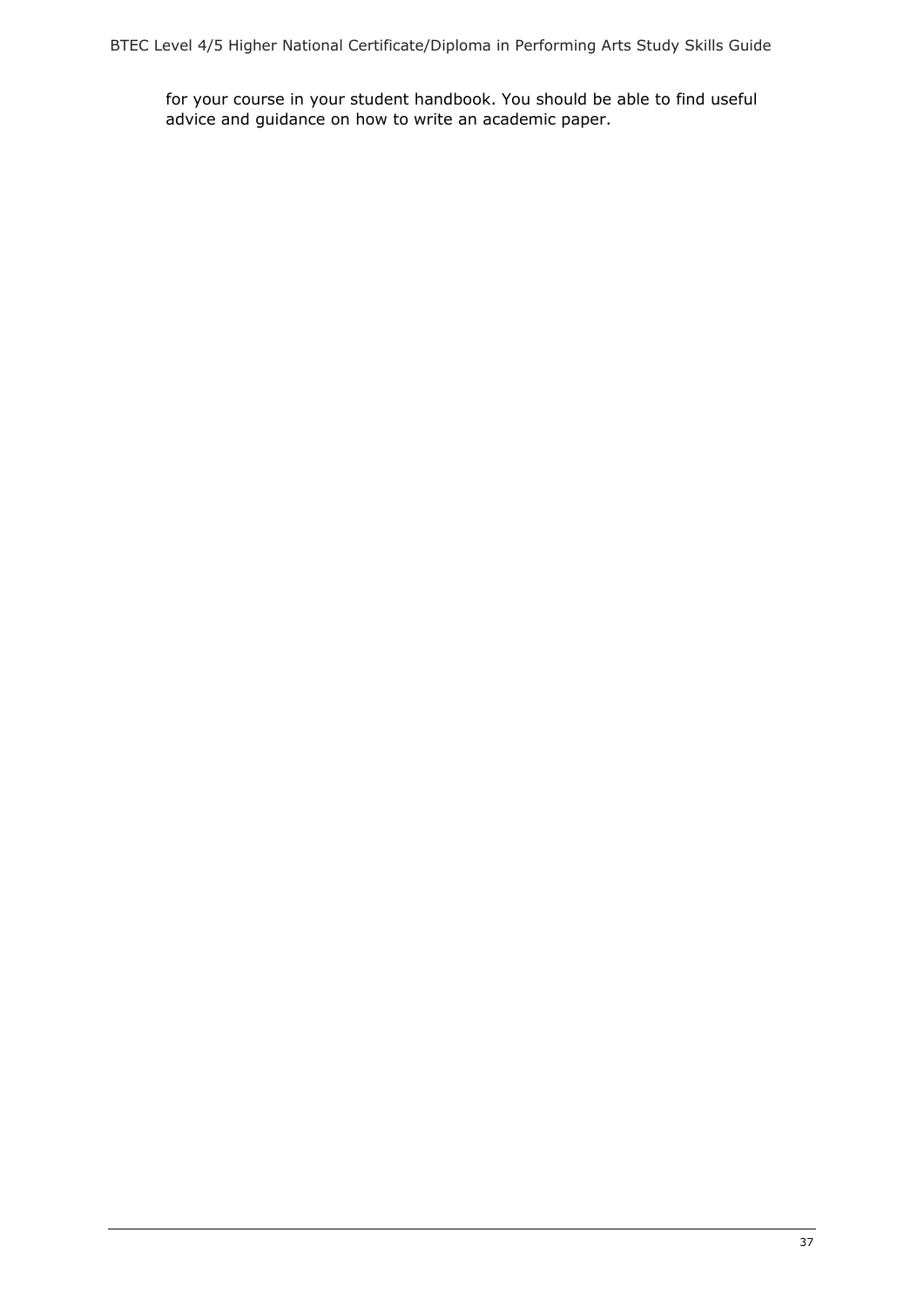## **Reading list**

#### **Unit 19**

#### **Textbooks**

Given the nature of the industry, and the demands of this unit, books tend to be out of date very quickly. Some handbooks are published yearly and these are useful to have in libraries.

**British Performing Arts Yearbook** is available as a download or hard copy at www.rhinegold.co.uk

Learners should be encouraged to buy their own copy of *Contacts* from www.spotlight.com as this is generally in constant use and has most of the necessary information and networks.

#### **Journals**

*The Stage* – the employment pages are now not as useful as they used to be because most casting is done through agents and web-based methods. However, the newspaper still gives a good general overview of the current news and context of the arts in the UK. There is also *Variety* magazine for a more international perspective, and *Music Week* magazine.

#### **Websites**

Other websites that learners may find useful are:

- www.prospects.ac.uk
- www.creative-choices.co.uk

These are examples of job listings websites that learners could subscribe to:

- www.artsandmediajobs.com
- www.artsjobs.org.uk
- www.uk.music-jobs.com

The websites of unions and professional associations usually have members-only pages but they will give general information and may enrol learner members:

- www.equity.org.uk
- www.bectu.org.uk
- www.musiciansunion.org.uk

These are websites of regulatory or quasi-governmental organisations that will give information on creative sector organisation and funding:

- www.artscouncil.org.uk
- culture.gov.uk
- http://xn--www-tg5a.ccskills.org.uk
- www.creativeskillset.org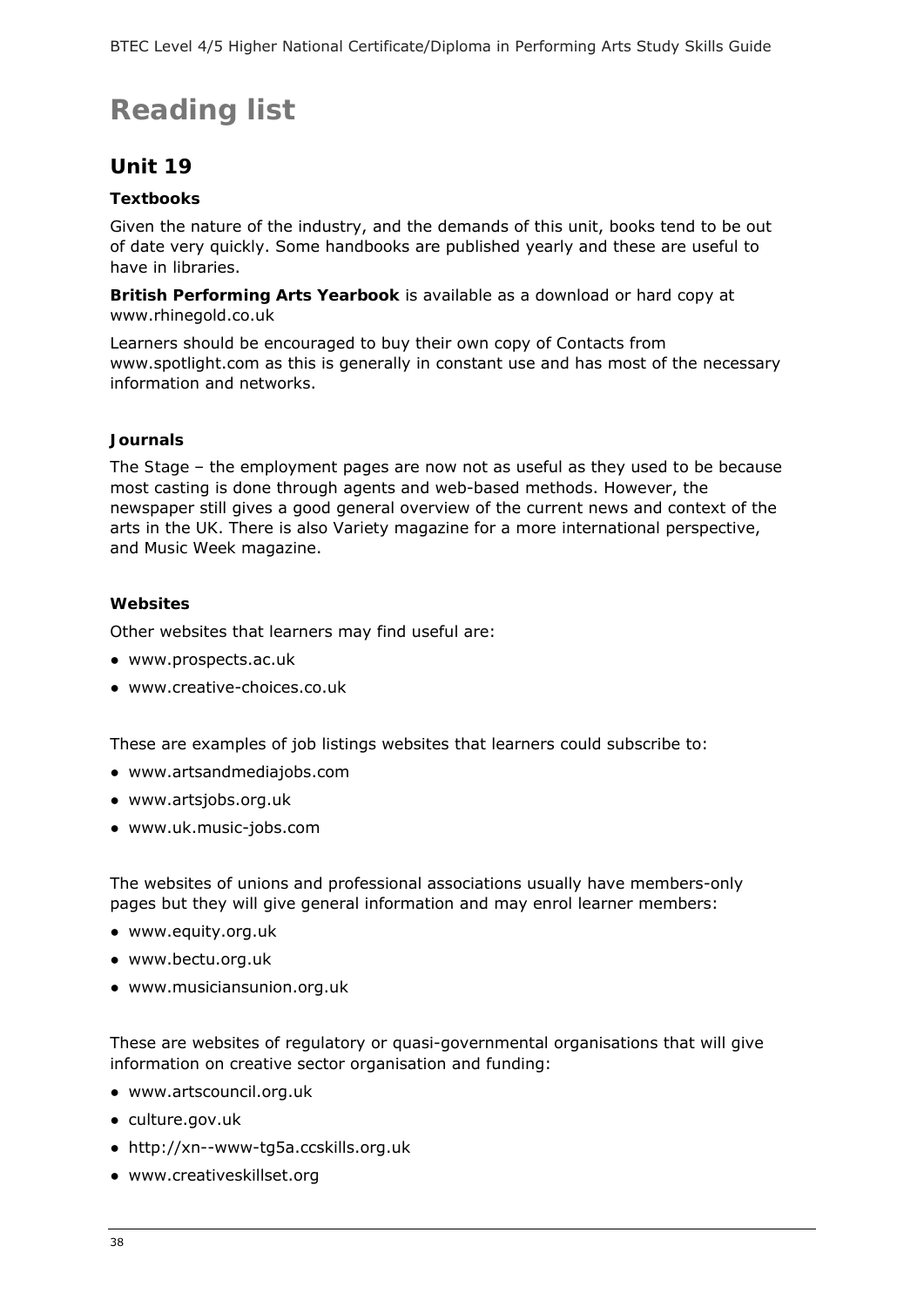#### **Unit 20**

#### **Textbooks**

Barrett, E. and Bolt, B. (eds) (2007). *Practice as Research: Approaches to Creative Arts Enquiry*. Tauris.

Freeman, J. (2010). *Blood, Sweat and Theory: Research Through Practice in Performance* (Music + Performing Arts). Libri.

Gray, D. (2004). *Doing Research in the Real World*. London: Sage.

Hunt, A. (2005). *Your Research Project: How to Manage it*. London: Routledge.

Kershaw, B. and Nicholson, H. (eds) (2010). *Research Methods in Theatre and Performance (Research Methods for the Arts and Humanities).* Edinburgh: University Press.

#### **Journals**

There are a number of online journals that deal with research methodologies and techniques in the creative arts; examples are:

- *Performance Research Journal*: www.thecpr.org.uk/shop/journal.php
- *Journal of Research in Music Performance*: http://ejournals.lib.vt.edu/JRMP
- *Performance Research*: www.tandfonline.com/toc/rprs20/current

www.cmpcp.ac.uk/psn\_journals.html provides links to 12 performance studies journals.

#### **Websites**

www.jar-online.net is useful in that it gives examples of abstracts and reviews of research.

#### **Unit 51**

#### **Textbooks**

Bowdin, G., Allen, J., O'Toole, W., Harris, R. and McDonnell, I. (2010). *Event Management.* 3rd edition. London: Butterworth-Heinemann.

Conway, D.G. (2009). *The Event Manager's Bible: The Complete Guide to Planning and Organising a Voluntary or Public Event*. 3rd edition. How To Books.

Learners should be encouraged to buy their own copy of *Contacts* from Spotlight.com as this is generally in constant use and has most of the necessary information and suppliers.

#### **Websites**

There are many commercial websites that offer planning support and charts; these often ask for registration but some freeware is available. Organisations that support and fund projects will also be able to offer advice and information. Some of these are locally based and include creative industry networks run by local authorities; an example is www.creativeleicestershire.org.uk

There may also be Creative Partnerships in the local area. This organisation project manages creative work in schools and colleges: www.creative-partnerships.com